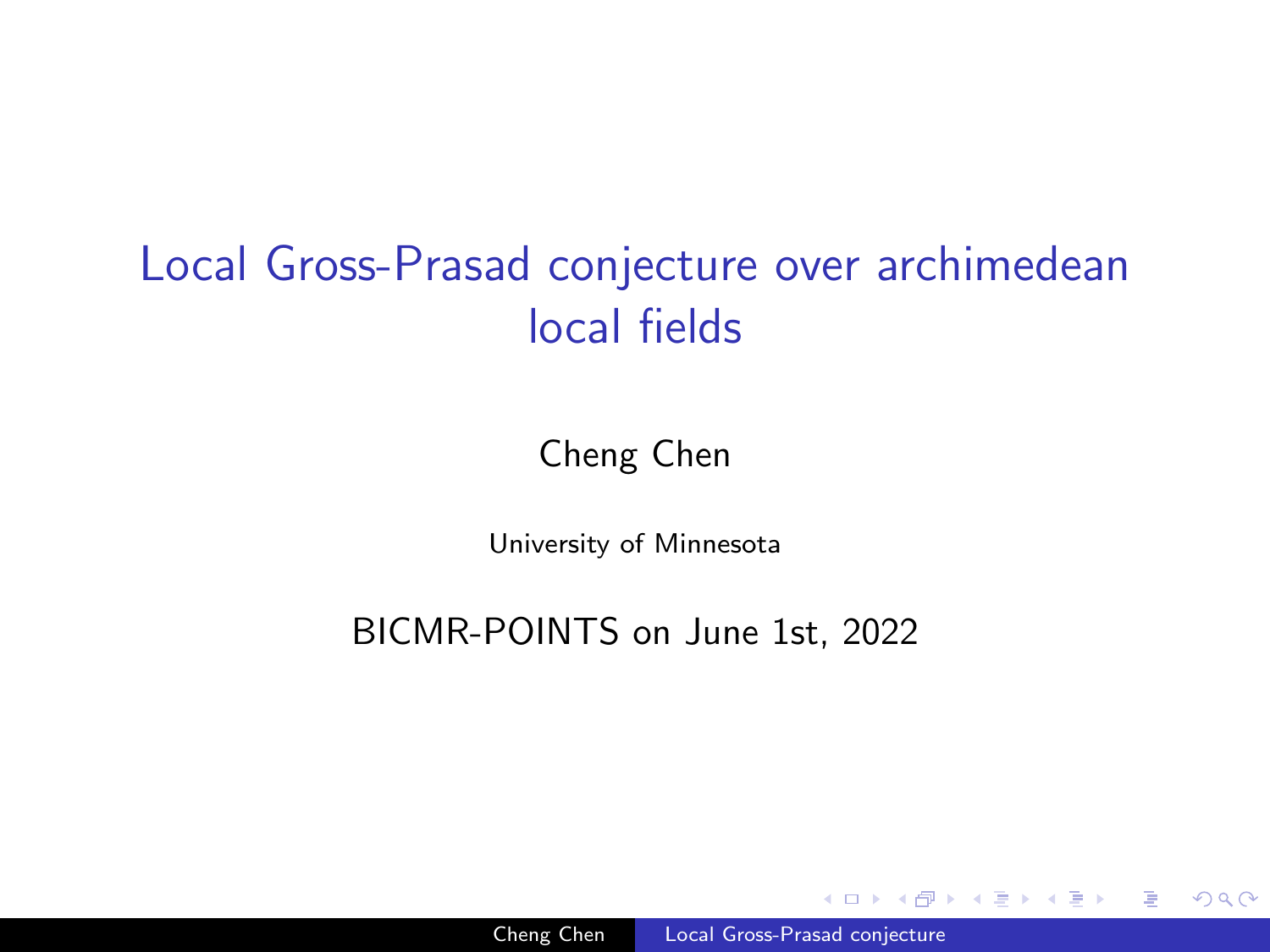# Setting of the Conjecture

- $\blacktriangleright$  F a local field, char(F) = 0;
- ▶ S is an even-dimensional and split quadratic space/ $F$ ;
- ▶ D is an anisotropic line/ $F$ ;

▶ V, W non-deg quadratic spaces /F s.t.  $V = W \oplus^{\perp} S \oplus^{\perp} D$ . **Gross-Prasad triple**  $(G, H, \xi)$ 

- $\blacktriangleright$   $G = SO(V) \times SO(W)$ ,  $H = \Delta SO(W) \rtimes N$ ;
- $\triangleright$   $\xi$  a unitary character on  $H(F)$  induced from a generic unitary character  $\xi_N$  on  $N(F)$ .

### Example

- ▶ Colimension-one case: <math>S = 0</math>. In this case,  $\dim V = \dim W + 1$ ,  $G = SO(V) \times SO(W)$ ,  $H = \Delta SO(W)$ and  $\xi$  is the trivial character of  $H(F)$ .
- Whittaker Case: dim  $W = 0, 1$ . In this case,  $G = SO(V)$  is quasi-split,  $H = N$  maximal unipotent and  $\xi$  is a Whittaker character.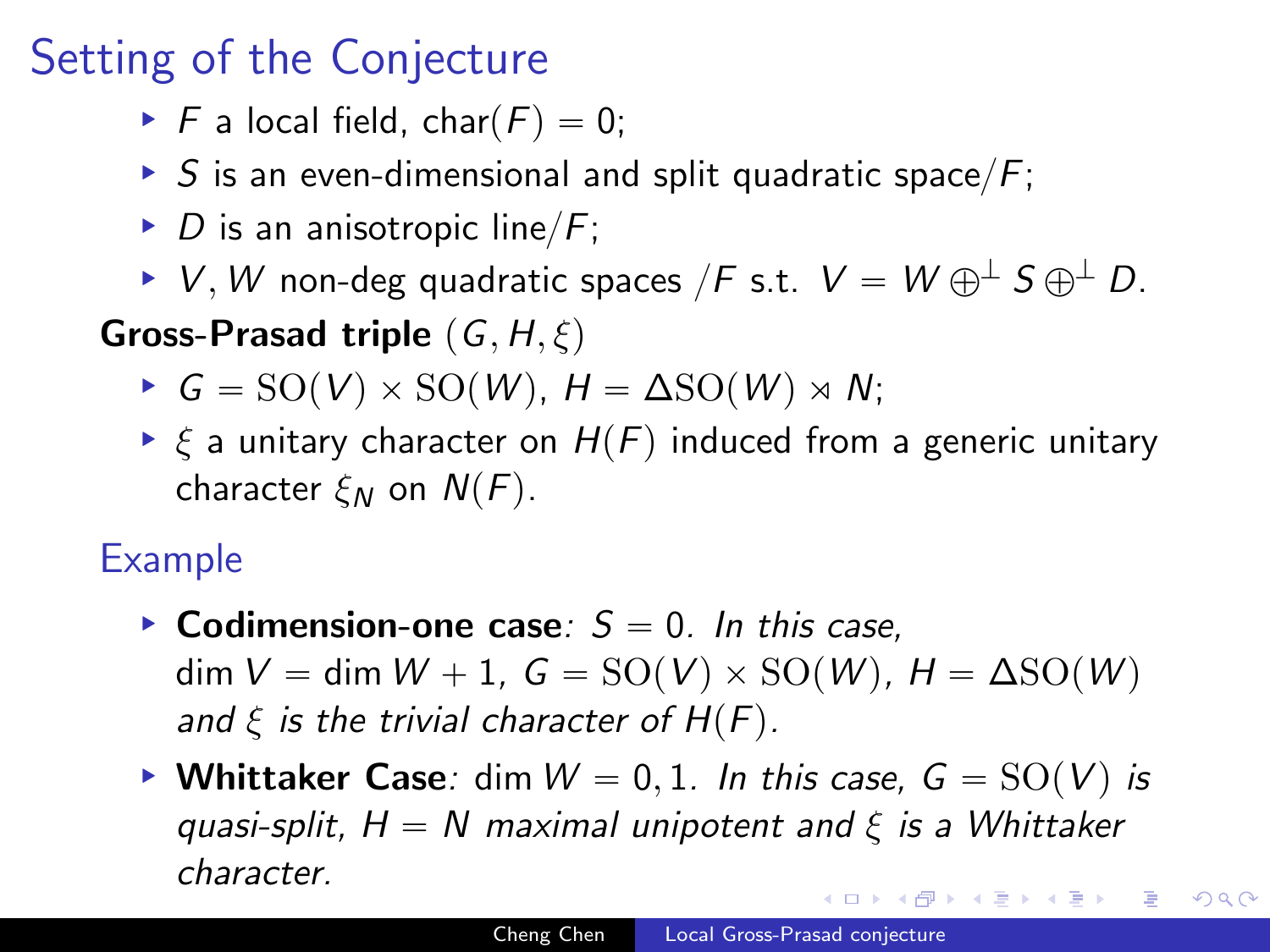Multiplicity For an irreducible admissible(nonarchimedean)/ Casselman-Wallach(archimedean) representation  $\pi$  of  $G(F)$ 

 $m(\pi) = \dim \mathrm{Hom}_{H(F)}(\pi, \xi)$ 

Theorem (AGRS10, Wald11, GGP12; SZ12, JSZ11)

 $m(\pi) \leqslant 1$ 

#### Pure inner forms of spherical pairs

For every  $\alpha \in H^1(F,H) \to H^1(F,G)$ , we have pure inner forms

$$
\blacktriangleright G_{\alpha} = \mathrm{SO}(V_{\alpha}) \times \mathrm{SO}(W_{\alpha});
$$

 $\blacktriangleright$  H<sub>α</sub> =  $\Delta$ SO(W<sub>α</sub>) × N;

where  $V_{\alpha} = W_{\alpha} \oplus^{\perp} H \oplus^{\perp} D$ . Together with  $\xi_{\alpha}$  induced by  $\xi_{N}$ , we obtain a Gross-Prasad triple

$$
(\mathsf{G}_\alpha,\mathsf{H}_\alpha,\xi_\alpha)
$$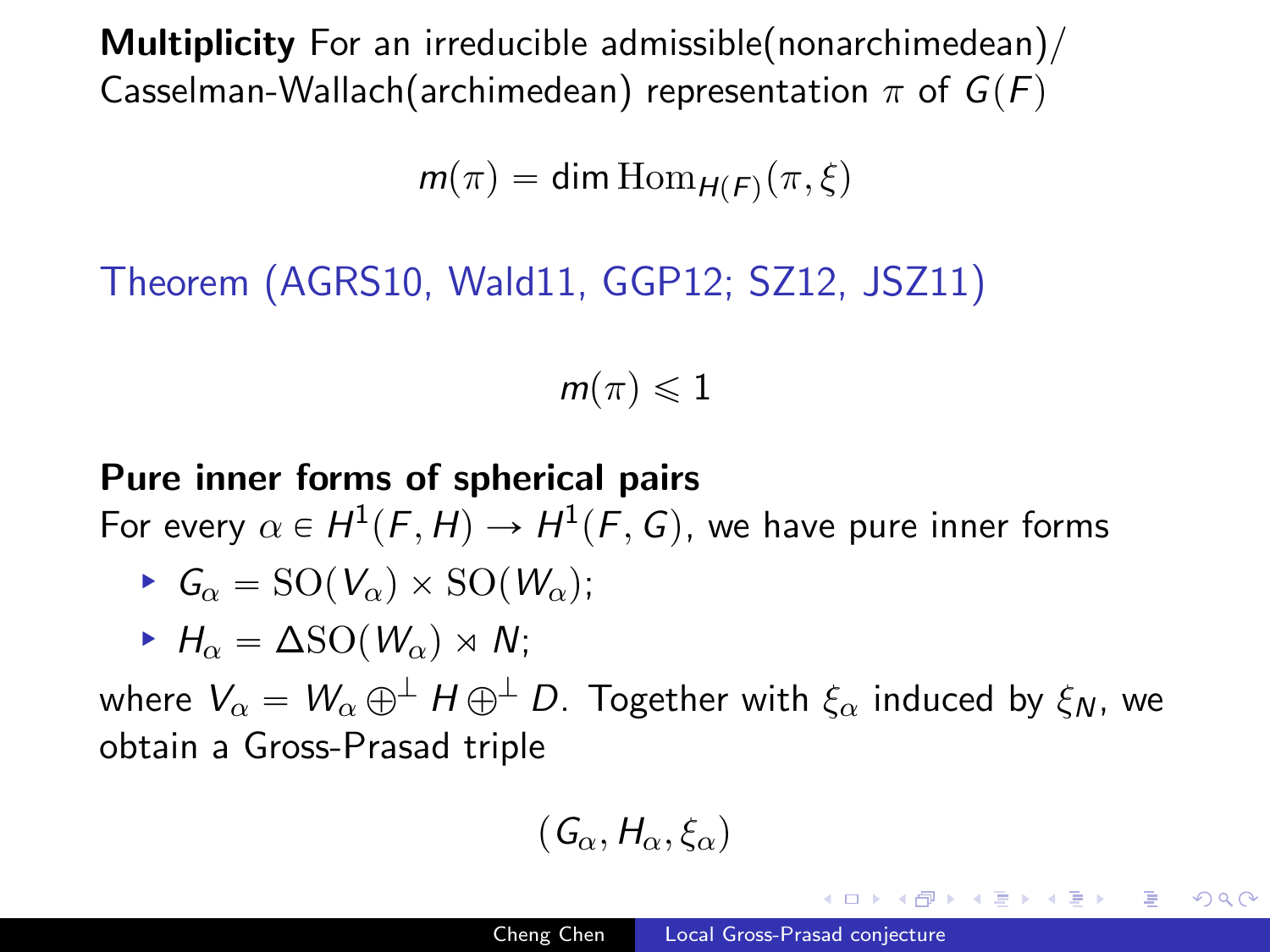### Vogan packet

Given a generic L-parameter  $\varphi : \mathcal{W}_F \to {}^L G (= {}^L G_{\alpha})$ , the LLC gives L-packets  $\Pi_{\varphi}(G_{\alpha})$  for every  $\alpha \in H^1(F, G)$ 

$$
\Pi_\varphi^{\rm Vogan} = \coprod_{\alpha \in H^1(F,G)} \Pi_\varphi(\mathit{G}_\alpha)
$$

It was proved by Shelstad over archimedean fields and conjectured by Vogan over nonarchimedean fields that, fixing a Whittaker datum, there exists a non-deg  $\mathbb{Z}/2\mathbb{Z}$ -bilinear pairing

$$
\Pi^{\rm Vogan}_\varphi \times \mathcal{S}_\varphi \to \{\pm 1\}
$$

where

$$
\mathcal{S}_\varphi = \pi_0(\mathrm{Cent}_{\widehat{G}}(\mathrm{Im}(\varphi)))
$$

This gives

$$
\Pi^{\rm Vogan}_\varphi \longleftrightarrow \text{characters of } \mathcal{S}_\varphi
$$

つくへ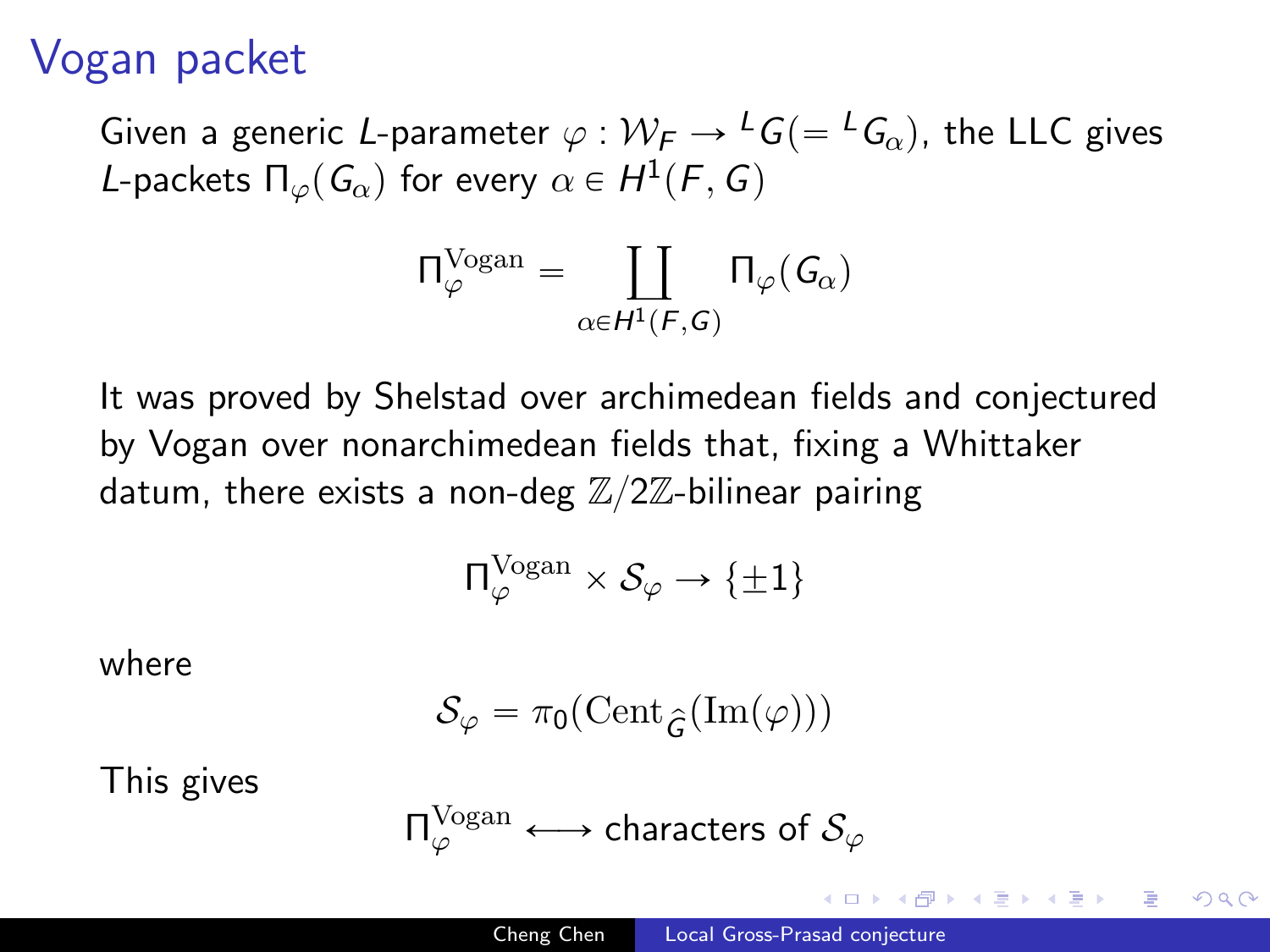### <span id="page-4-0"></span>Local Gross-Prasad conjecture

### Conjecture (GP92,GP94)

Given a generic parameter  $\varphi$ 

- ▶ Multiplicity-one for Vogan packets There exists exactly one representation in the Vogan packet  $\Pi_\varphi^{\rm Vogan}$  with multiplicity equal to one.
- ▶ Epsilon-Dichotomy Gross and Prasad defined a character  $\chi_{\varphi,H}$  of  $\mathcal{S}_{\varphi}$  using local epsilon factors. They also specified a choice of Whittaker datum. Under this Whittaker datum, the distinguished representation in the Vogan packet corresponds to  $\chi_{\varphi,H}$ .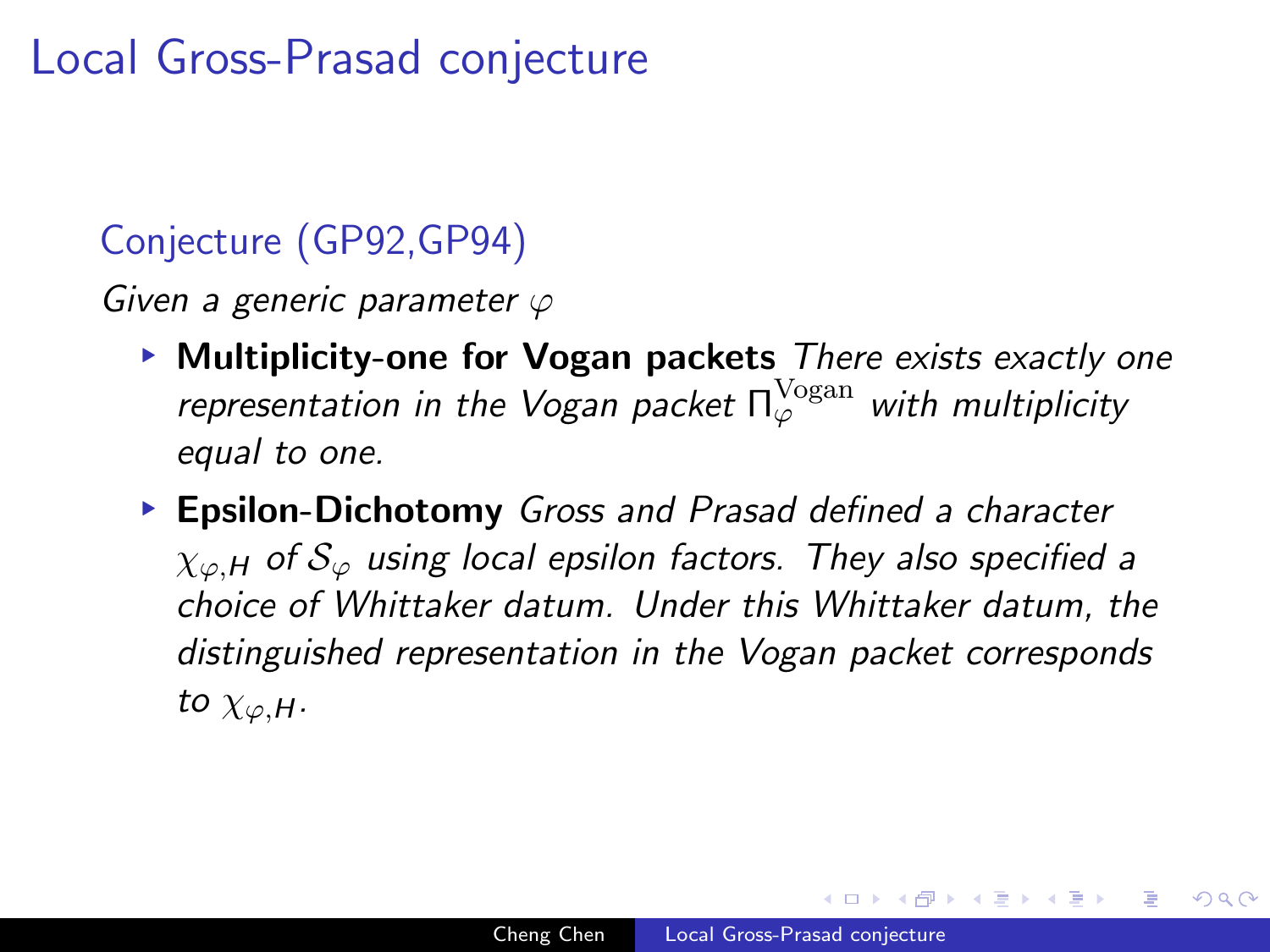<span id="page-5-0"></span>Example:  $SO(3) \times SO(2)$ ,  $F = \mathbb{R}$ , discrete series case

- $\blacktriangleright$   $G = SO(3, 0) \times SO(2, 0), H = \Delta SO(2, 0), \xi = 1_{H(\mathbb{R})}$
- $G_{\alpha} = SO(3,0) \times SO(2,0)$  or  $SO(1,2) \times SO(0,2)$
- $\blacktriangleright$   $^L G_{\alpha} = \text{Sp}(2, \mathbb{C}) \times \text{O}(2, \mathbb{C}) \subset \text{GL}(2, \mathbb{C}) \times \text{GL}(2, \mathbb{C})$
- For non-negative integer  $l$ ,  $\varphi_l : \mathcal{W}_{\mathbb{R}} = \mathbb{C}^\times \coprod \mathbb{C}^\times j \to GL(2, \mathbb{C})$ <br>For non-negative integer  $l$ ,  $\varphi_l : \mathcal{W}_{\mathbb{R}} = \mathbb{C}^\times \coprod \mathbb{C}^\times j \to GL(2, \mathbb{C})$  $\mathcal{L}$  $\frac{1}{2}$

$$
z\mapsto \left(\begin{array}{cc} |z|^{2t}(\frac{z}{|z|})^l & \\ & |z|^{2t}(\frac{z}{|z|})^{-l}\end{array}\right)\quad j\mapsto \left(\begin{array}{cc} 0 & 1 \\ (-1)^l & 0\end{array}\right)
$$

▶ When *l* is even,  $\varphi_l: \mathcal{W}_{\mathbb{R}} \to O(2,\mathbb{C})$ , LLC gives

One-dim SO(2,0)(R)-repn 
$$
\pi_I : \begin{pmatrix} \cos(\theta) & \sin(\theta) \\ -\sin(\theta) & \cos(\theta) \end{pmatrix} \mapsto e^{i\theta I \pi}
$$

► When *l* is odd,  $\varphi_l : \mathcal{W}_{\mathbb{R}} \to \text{Sp}(2, \mathbb{C})$ , LLC gives

*l*-dim  $\text{SO}(3,0)$ ( $\mathbb{R}$ )-repn  $F_l$  with highest weight  $\frac{l - 1}{2}$ A discrete series re[p](#page-26-0)n  $D_l$  of  $\text{SO}(1, 2)(\mathbb{R}) = \text{PGL}(2, \mathbb{R})$  $\text{SO}(1, 2)(\mathbb{R}) = \text{PGL}(2, \mathbb{R})$  $\text{SO}(1, 2)(\mathbb{R}) = \text{PGL}(2, \mathbb{R})$  $\text{SO}(1, 2)(\mathbb{R}) = \text{PGL}(2, \mathbb{R})$  $\text{SO}(1, 2)(\mathbb{R}) = \text{PGL}(2, \mathbb{R})$  $\text{SO}(1, 2)(\mathbb{R}) = \text{PGL}(2, \mathbb{R})$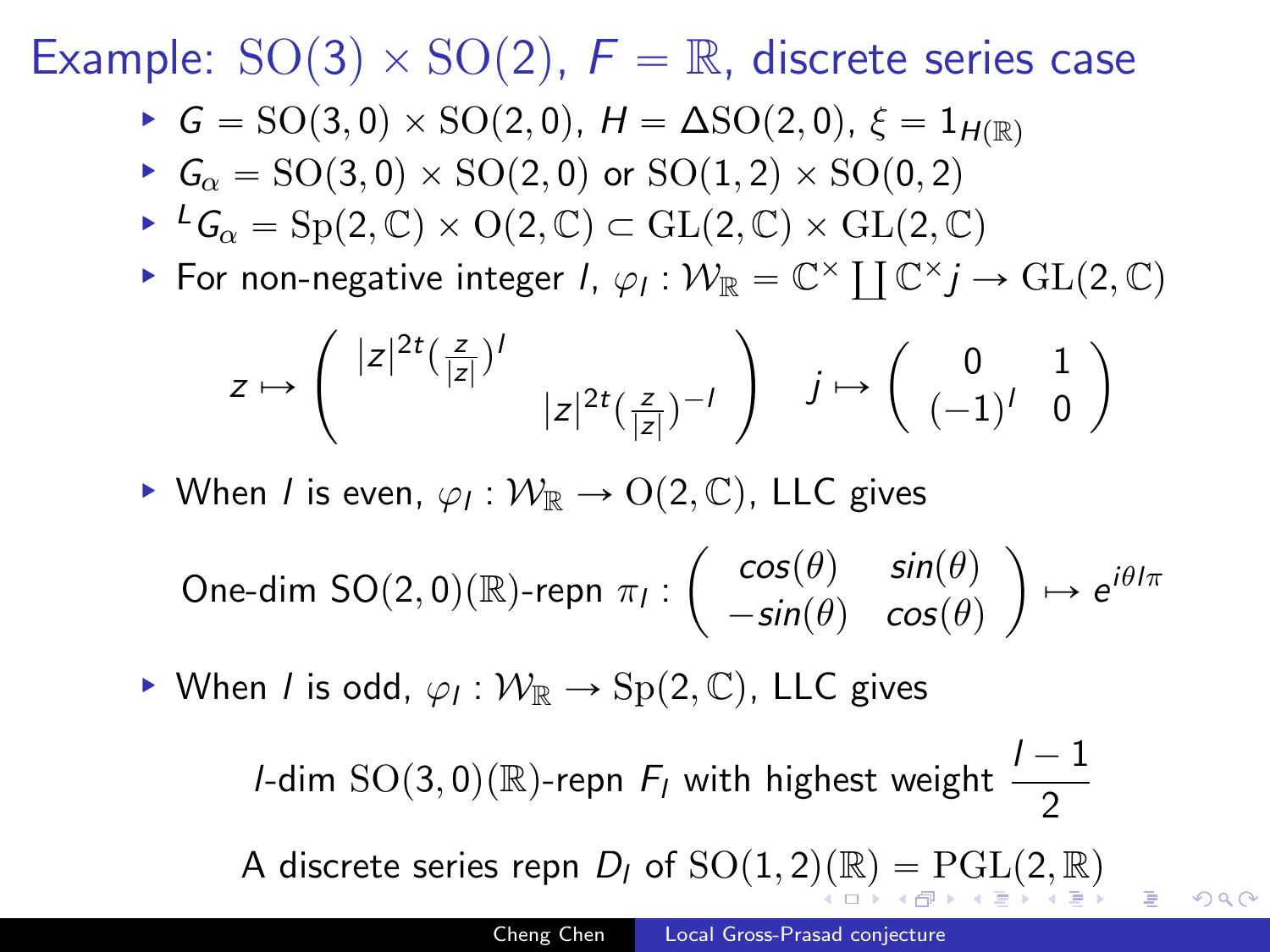<span id="page-6-0"></span>Example:  $SO(3) \times SO(2)$ ,  $F = \mathbb{R}$ , discrete series case

Given an odd integer  $l \geq 1$  and an even integer  $n \geq 0$ 

$$
m(F_I \otimes \pi_n) = \text{Hom}_{H(F)}(F_I \otimes \pi_n, 1) = 1 \text{ iff } I > n
$$

$$
m(D_l \otimes \pi_n) = \text{Hom}_{H(F)}(D_l \otimes \pi_n, 1) = 1 \text{ iff } l < n
$$

The component group  $S_{\varphi_i} = {\pm 1}$ 

$$
\chi_{\varphi_I \times \varphi_n, H}(-1, 1) = (-1)^{\frac{4}{4}} \varepsilon(\varphi_I \otimes \varphi_n) = -\varepsilon(\varphi_{I+n} \oplus \varphi_{|I-n|})
$$
  
=  $-i^{I+n+1} i^{|I-n|+1} = i^{2\max\{I,n\}}$   
=  $\begin{cases} 1 & \text{if } I < n \\ -1 & \text{if } I > n \end{cases}$ 

何 ▶ ( ヨ ) ( ヨ ) (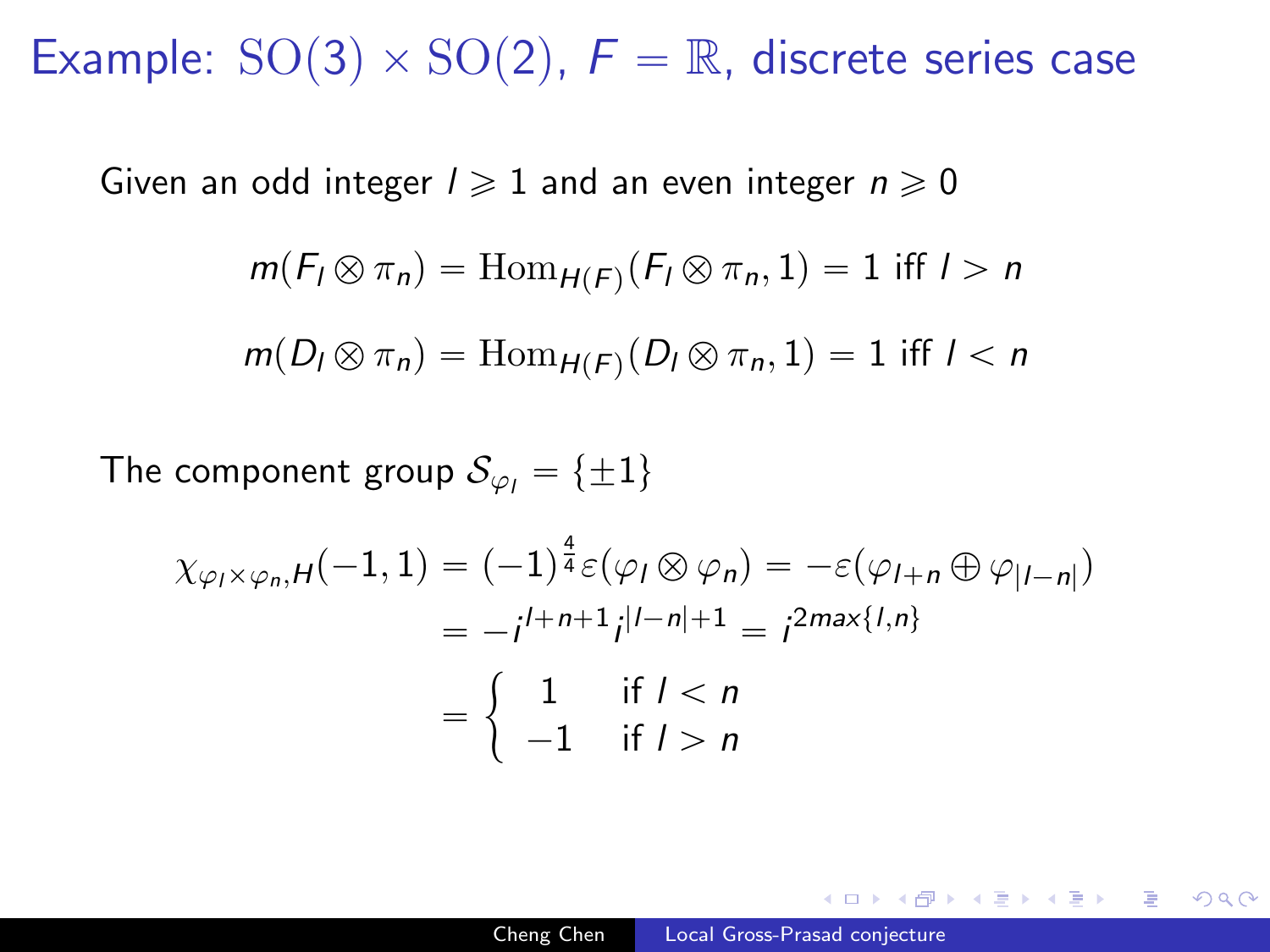# Related results (local Gross-Prasad conjecture)

Over nonarchimedean local fields

- ▶ Waldspurger proved the full conjecture for tempered parameters
- ▶ Mœglin and Waldspurger proved the full conjecture for generic parameters

Over archimedean local fields

- ▶ Möllers proved the full conjecture for codimension-one case over C
- ▶ Luo proved the **multiplicity-one part** of the conjecture for tempered parameters over  $\mathbb R$
- ▶ C.-Luo proved the epsilon-dichotomy part of the conjecture for **tempered parameters** over  $\mathbb R$
- $\triangleright$  C. proved the full conjecture for generic parameters over  $\mathbb R$ and C

化重新润滑脂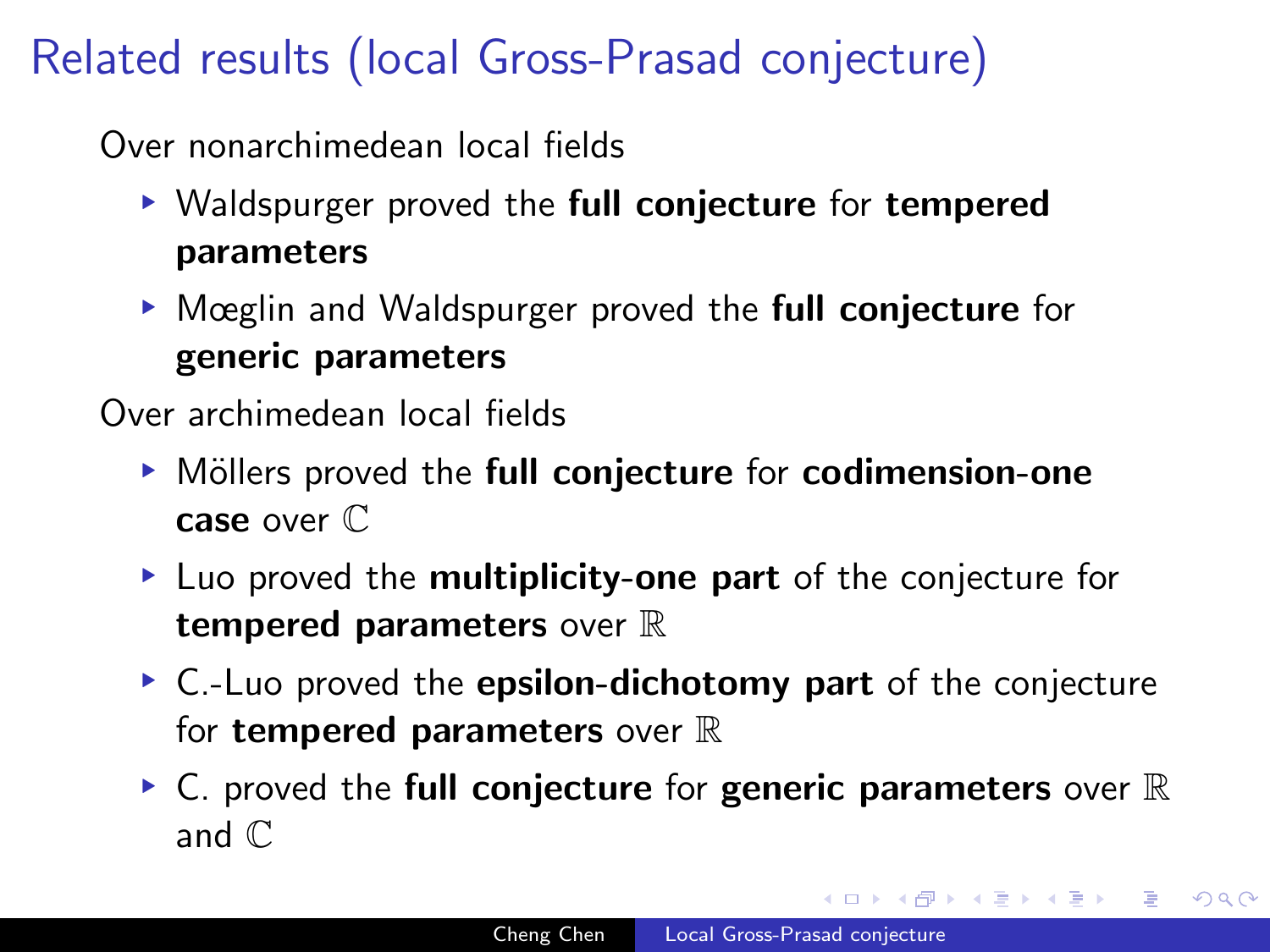Related results (local Gan-Gross-Prasad conjecture for unitary groups)

Over nonarchimedean local fields

- ▶ Beuzart-Plessis proved the full conjecture for tempered parameters
- ▶ Gan and Ichino proved the full conjecture for generic parameters

Over archimedean local fields

- ▶ Beuzart-Plessis proved the multiplicity-one part of the conjecture for tempered parameters
- ▶ Xue proved the full conjecture for tempered parameters using theta correspondence
- $\blacktriangleright$  Xue proved the full conjecture for generic parameters

(These results are before our proof of Gross-Prasad conjecture.)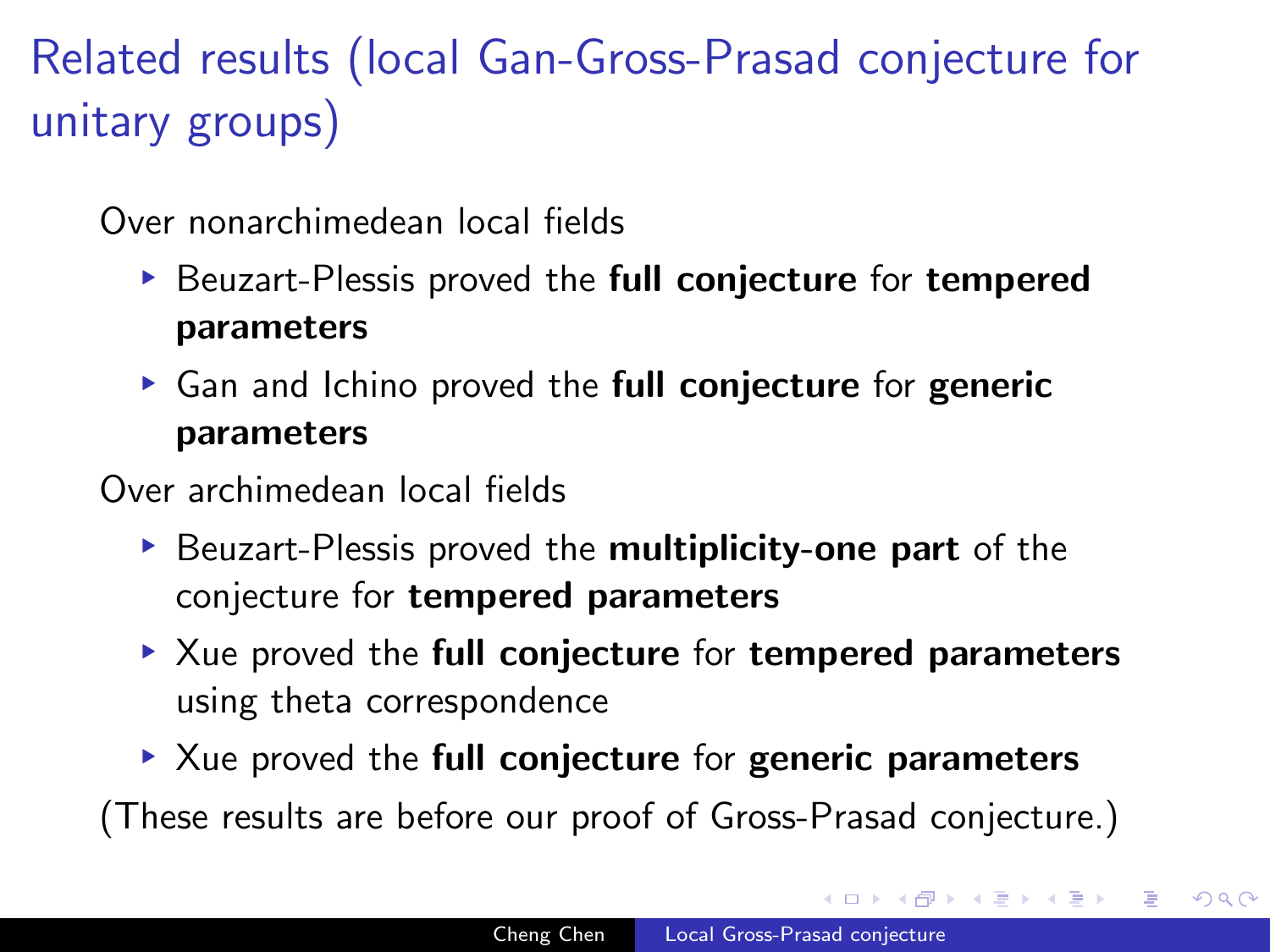# Waldspurger's proof for Epsilon-dichotomy (tempered, nonarchimedean)

**Step 1:** Local trace formula (on  $SO(V) \times SO(W)$ )

$$
J_{\rm spec}(f) = J_{\rm geom}(f) \Longrightarrow m(\pi) = m_{\rm geom}(\pi)
$$

**Step 2:** Express the epsilon factor in terms of the Harish-Chandra characters  $\Theta_{\Pi_{\varphi}(G)}$  using twisted endoscopy and twisted local trace formula (on  $GL(n) \rtimes \theta$ ,  $\theta$  =transpose inverse)

$$
J_{\text{spec}}(\widetilde{f})=J_{\text{geom}}(\widetilde{f})\Longrightarrow m(\widetilde{\pi})=m_{\text{geom}}(\widetilde{\pi})
$$

**Step 3:** Study  $m_{\text{geom}}(\pi)$  under endoscopy with a multiplicity formula.

 $\Omega$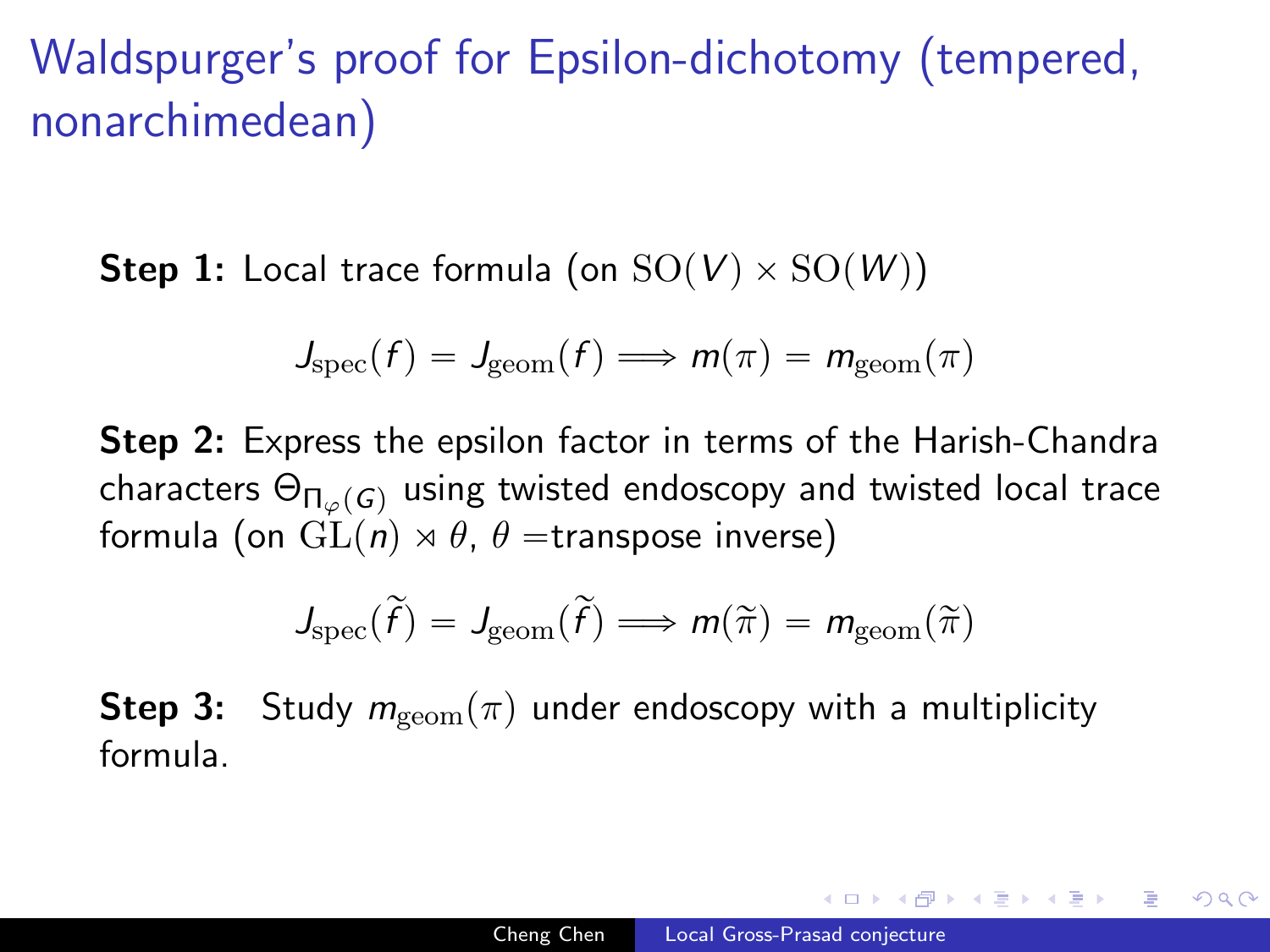### Our proof (tempered,  $F = \mathbb{R}$ )

**Step 1:** Local trace formula (proved by Luo)

**Step 2:** (Reductions) Easier over archimedean fields. When dim  $V > 3$ , the parameter  $\varphi_V$  is either be **parabolic type** or endoscopic type. In both case, we are able to reduce the question to smaller cases. So the question can be reduced to the Waldspurger's model.

**Step 3:** (For reduction of endoscopic type) Instead of considering the geometric multiplicity for one pure inner form, we sum over the geometric multiplicity of all pure inner forms with the same Kottwitz sign.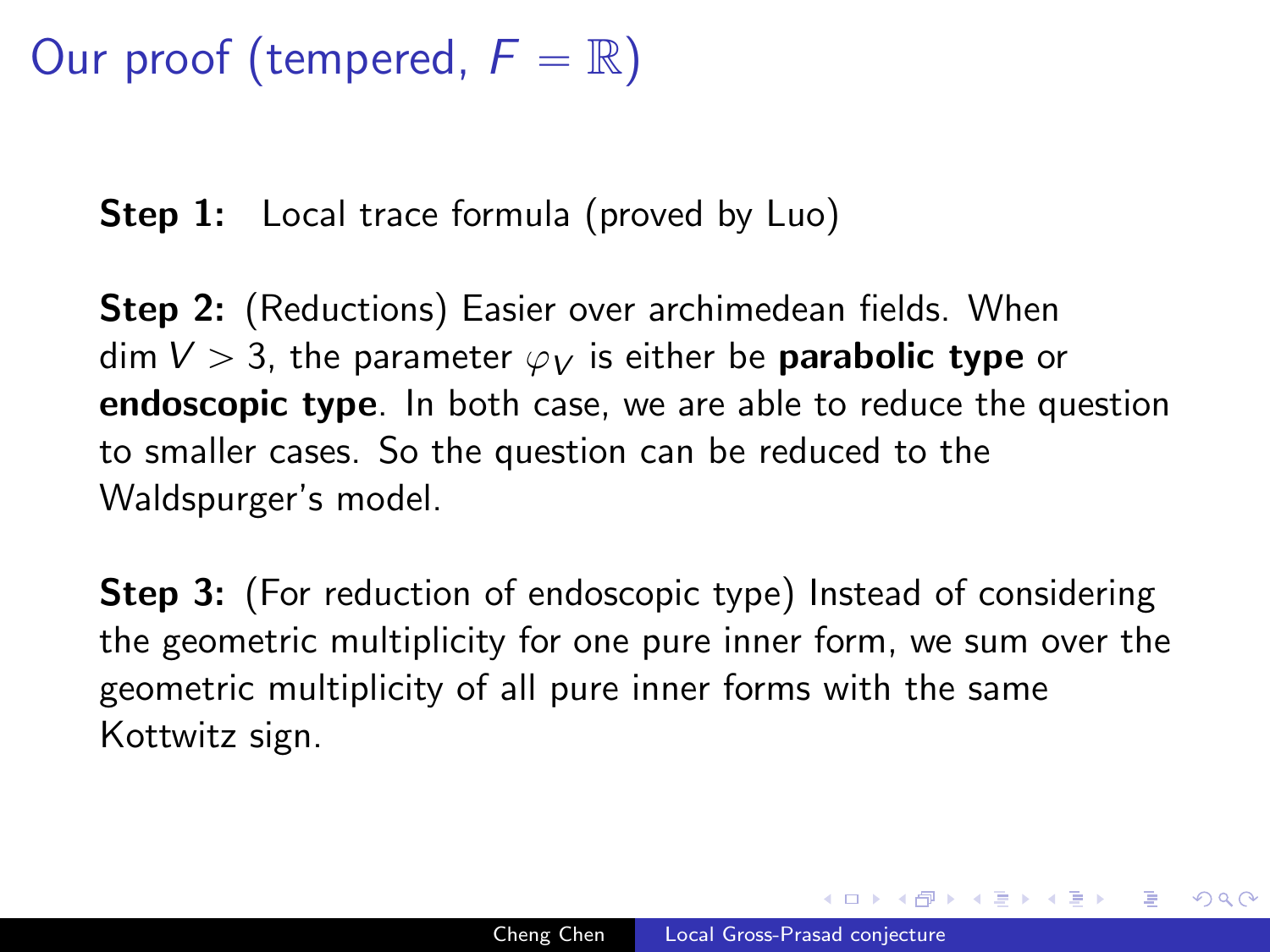# Classification of the parameter  $\varphi_V$  ( $F = \mathbb{R}$ )

When dim  $V > 3$  the parameter  $\varphi_V$  of  $SO(V)$  can be classified as the following:

► Parabolic Type:  $\varphi_V = \varphi_V^{\text{GL}} \oplus \varphi_{V_0} \oplus (\varphi_V^{\text{GL}})^{\vee}$ ,  $\varphi_V^{\text{GL}} \neq 0$ . In this case, let  $\Pi_{\varphi_V^{\rm GL}} = \{\sigma\}$ , the map

$$
\pi_0 \mapsto \sigma \times \pi_0 = I_P^G (\sigma \otimes \pi_0)
$$

defines an isomorphism

$$
\Pi^{\rm Vogan}_{\varphi_{V_0}} \rightarrow \Pi^{\rm Vogan}_{\varphi_{V}}
$$

 $\blacktriangleright$  Endoscopic Type: Exists  $s \in \mathcal{S}_{\varphi_V}$  such that the endoscopic group  $G'_V = SO(V_+) \times SO(V_-)$  of  $G_V = SO(V)$  determined by s is smaller than  $SO(V)$ , that is,

$$
{}^L G_V' \subsetneq {}^L G_V \quad \mathrm{Cent}_{\widehat{G_V}}(s)^o = \widehat{G_V'}
$$

伊 ▶ イヨ ▶ イヨ ▶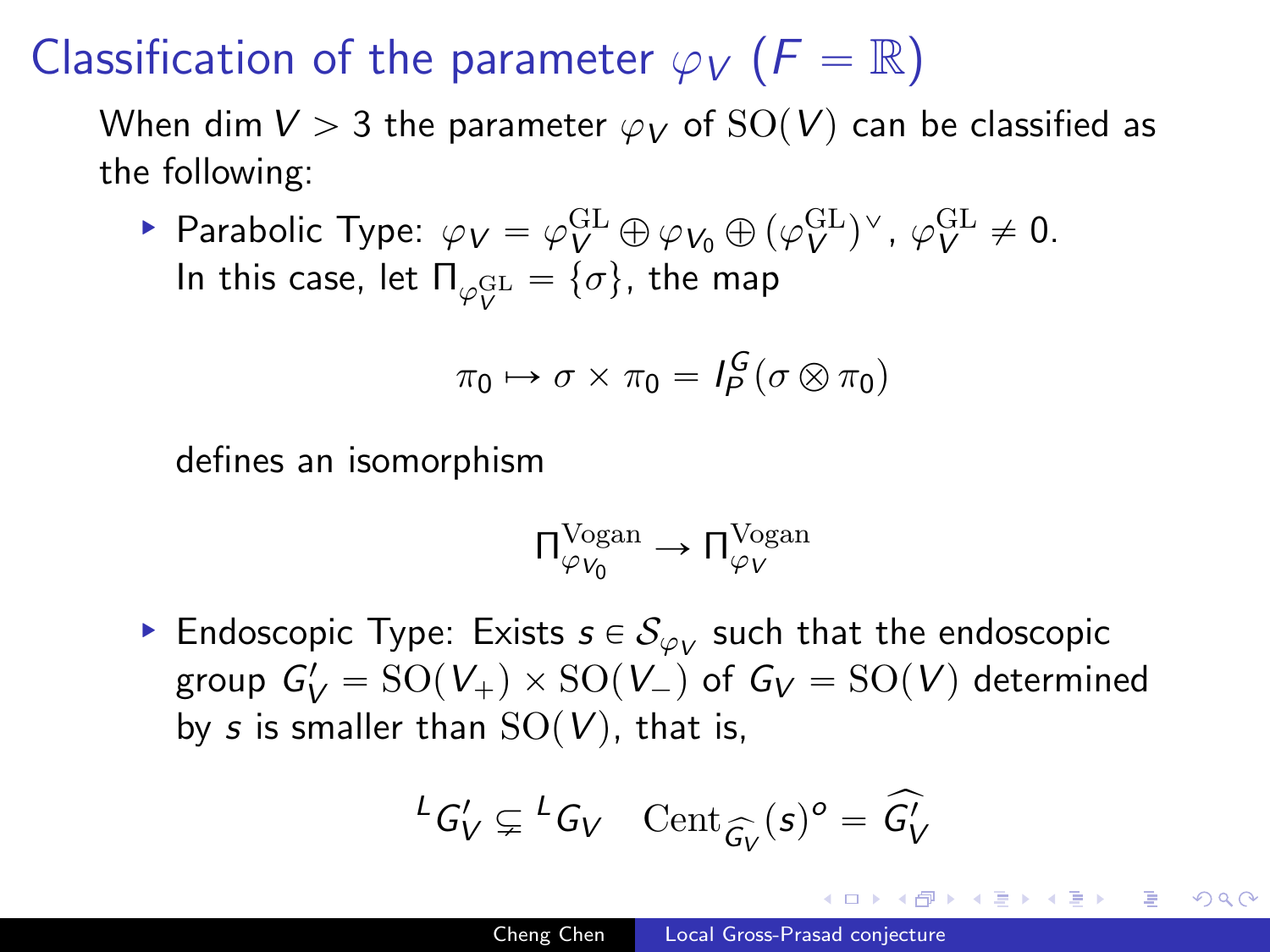### Geometric multiplicity (Gross-Prasad case)

For a quasi-character  $\Theta$  of  $G(\mathbb{R})$ , we define

$$
m_{\rm geom}(\Theta)=\int_{\Gamma(G,H)}D^G(x)^{1/2}c_{\Theta}(x)\Delta(x)^{-1/2}dx
$$

 $\blacktriangleright \Gamma(G, H)$  the space of semisimple  $G(\mathbb{R})$ -conjugacy classes that intersect  $H(\mathbb{R})$ ;

$$
\begin{aligned} &\blacktriangleright D^G(x) = |\det(1 - \mathrm{Ad}(x))|_{\mathfrak{g}/\mathfrak{g}_x}| \\ &D^H(x) = |\det(1 - \mathrm{Ad}(x))|_{\mathfrak{h}/\mathfrak{h}_x}| \end{aligned}
$$

$$
\blacktriangleright \Delta(x) = D^G(x)D^H(x)^{-2}
$$

 $\epsilon_{\Theta}(x) = c_{\Theta,\mathcal{O}}(x)$  the germ (coefficient in character expansion) with respect to  $\mathcal{O} \in Nil(\mathfrak{g}_x)$  which is uniformly selected.

In particular, for tempered representation  $\pi$ , we let

$$
m_{\rm geom}(\pi)=m_{\rm geom}(\Theta_\pi)
$$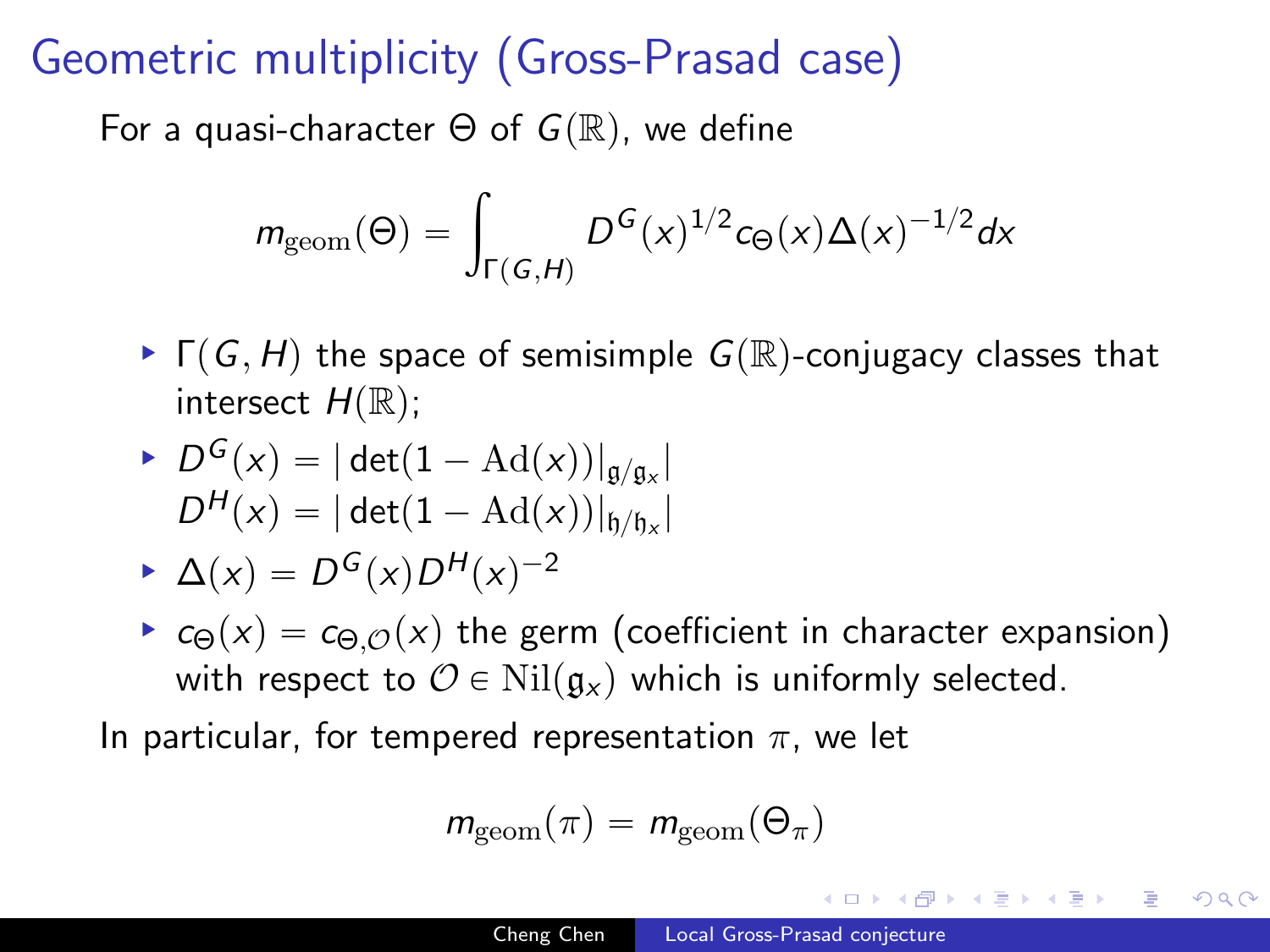### Relation to Spectral Multiplicity

### Theorem (L 2021)

For every tempered representation  $\pi = \pi \sqrt{\hat{\otimes}} \pi_W$  of  $G = SO(V) \times SO(W)$ 

$$
m(\pi) = m_{\rm geom}(\pi)
$$

 $\Omega$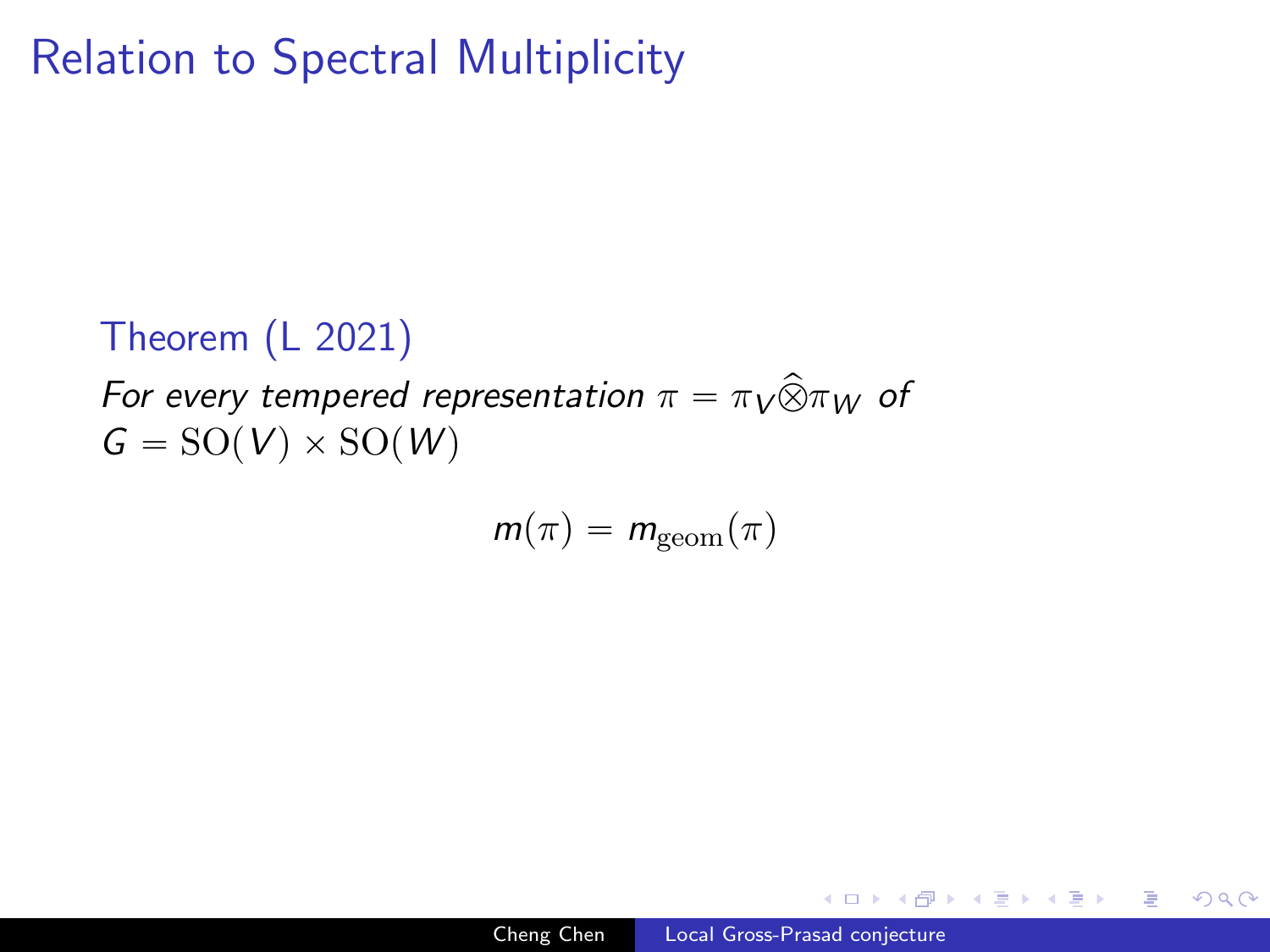### Reduction: parabolic situation

Theorem (L 2021) Let  $V = X \oplus V_0 \oplus X^{\vee}$ , for every tempered representation  $\pi_{V_0}$  of SO( $V_0$ ),  $\pi_W$  of SO(W) and  $\sigma$  of GL(X)

$$
m_{\text{geom}}(\pi_{V_0}\widehat{\otimes} \pi_W) = m_{\text{geom}}((\sigma \times \pi_{V_0})\widehat{\otimes} \pi_W)
$$

Therefore

$$
m(\pi_{V_0}\widehat{\otimes} \pi_W)=m((\sigma\times \pi_{V_0})\widehat{\otimes} \pi_W)
$$

Proposition (Reductions for parabolic types) Suppose  $\varphi_V = \varphi_V^{\rm GL}\oplus\varphi_{V_0}\oplus(\varphi_V^{\rm GL})^\vee$  is of parabolic type and the Conjecture holds for  $\varphi_{V_0} \times \varphi_W$ , then the Conjecture holds for  $\varphi_V \times \varphi_W$ .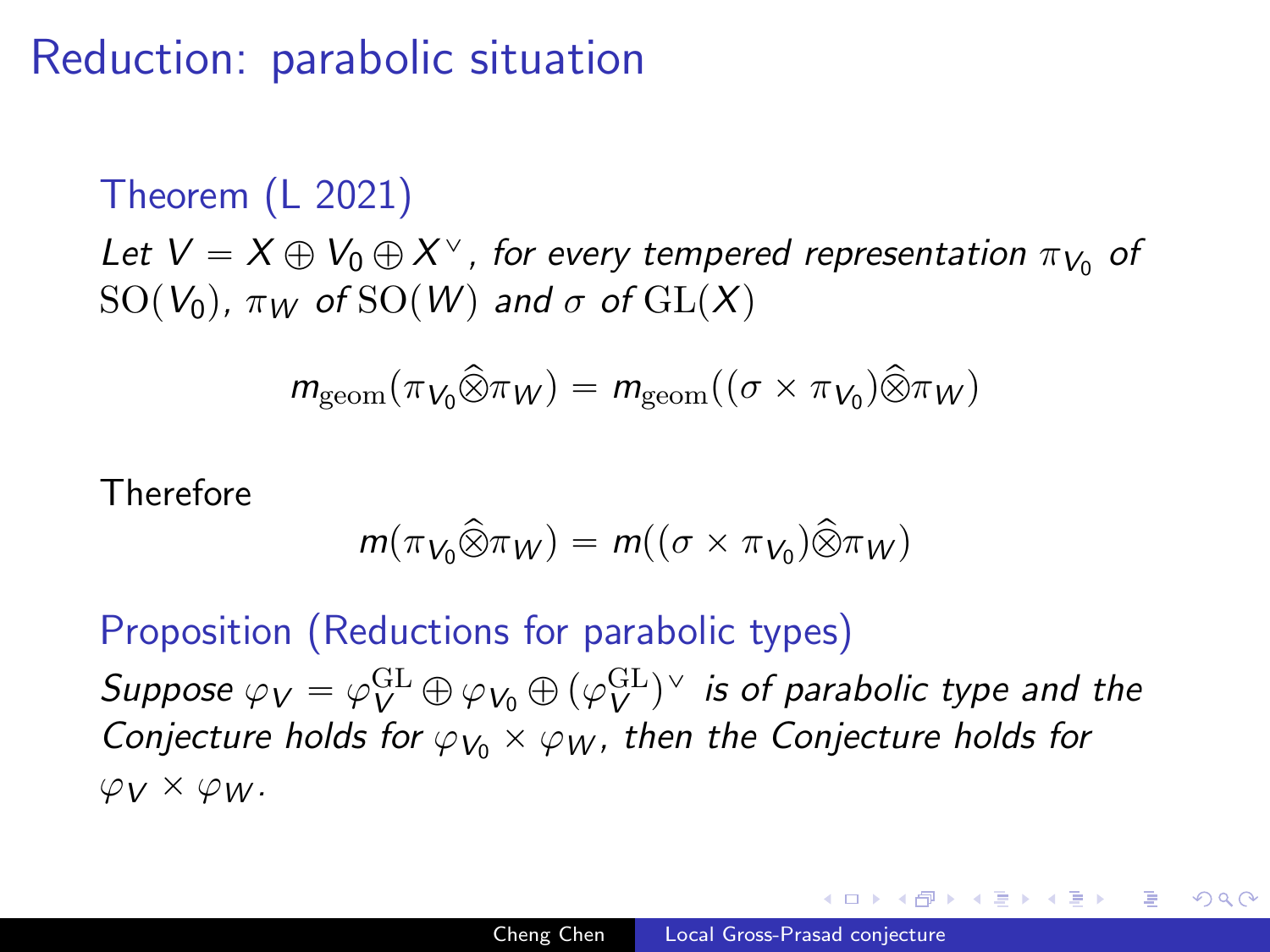### Virtual tempered representations

A virtual tempered representation (VTR)  $\Sigma$  of  $G(\mathbb{R})$  is a finite A **virtual tempered representation** (VTR) 2 of G(K) is a finite<br>C-linear combination  $\sum_i a_i [\pi_i]$  of infinitesimal equivalence classes of irreducible tempered representations  $\pi_i.$ 

A VTR  $\Sigma = \sum_i a_i [\pi_i]$  is uniquely determined by the ř quasi-character  $\Theta_{\mathbf{\Sigma}}=\sum_i \boldsymbol{a}_i \Theta_{\pi_i}.$ 

We can define the multiplicities for VTR as

$$
m(\Sigma) = \sum_{i} a_{i} m(\pi_{i}) \quad m_{\text{geom}}(\Sigma) = \sum_{i} a_{i} m_{\text{geom}}(\pi_{i}) = m_{\text{geom}}(\Theta_{\Sigma})
$$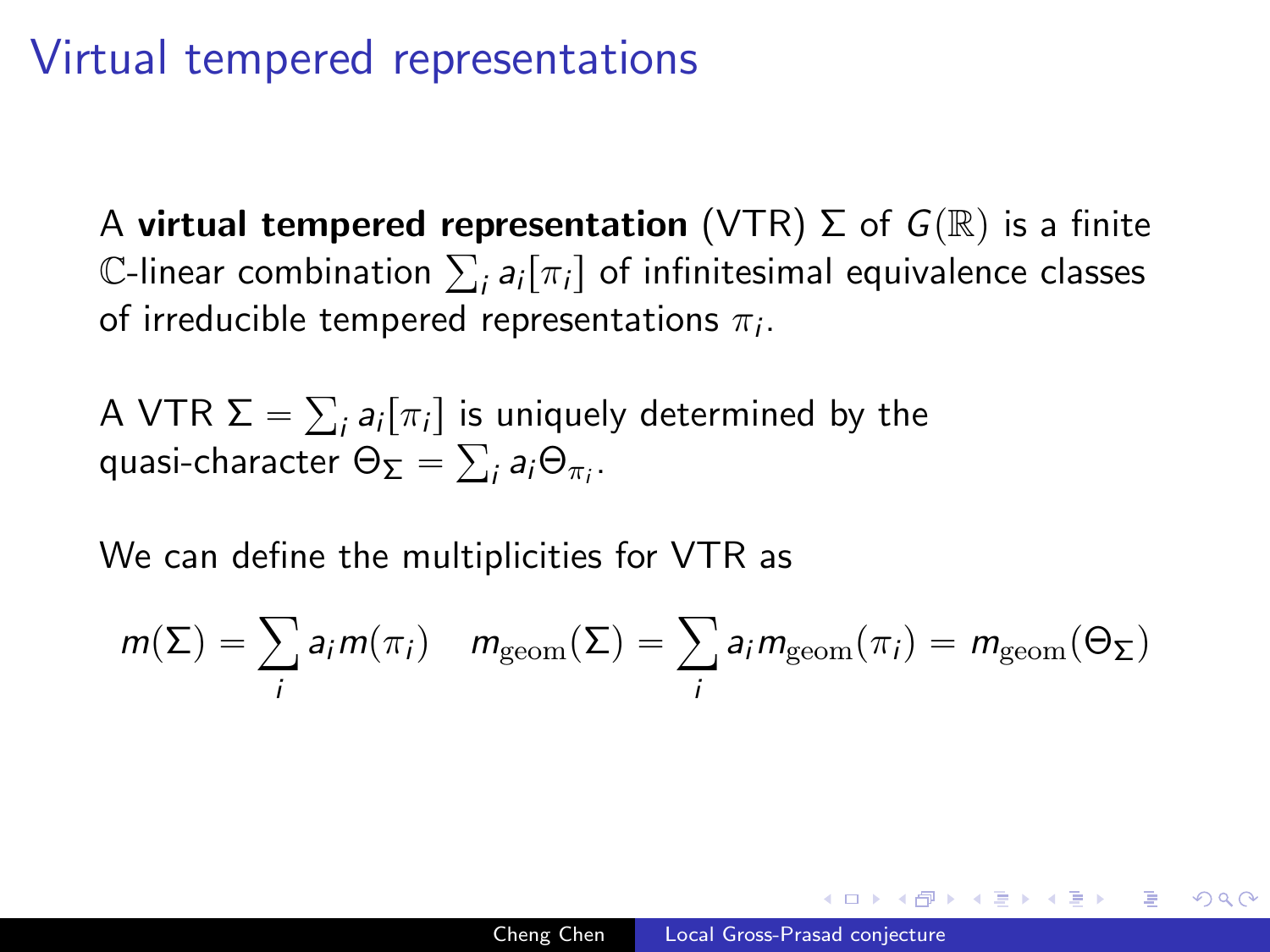### Stable geometric multiplicity

#### We define the stable geometric multiplicity

$$
m^S_{\rm geom}(\Theta)=\int_{\Gamma(\mathcal{G},H)}D^{\mathcal{G}}(x)^{1/2}c^{\rm Stab}_{\Theta}(x)\Delta(x)^{-1/2}dx
$$

Here

$$
c_{\Theta}^{\mathrm{Stab}}(x) = \frac{1}{|\mathrm{Nil}(\mathfrak{g}_x)|} \sum_{\mathcal{O} \in \mathrm{Nil}(\mathfrak{g}_x)} c_{\Theta,\mathcal{O}}(x)
$$

つくへ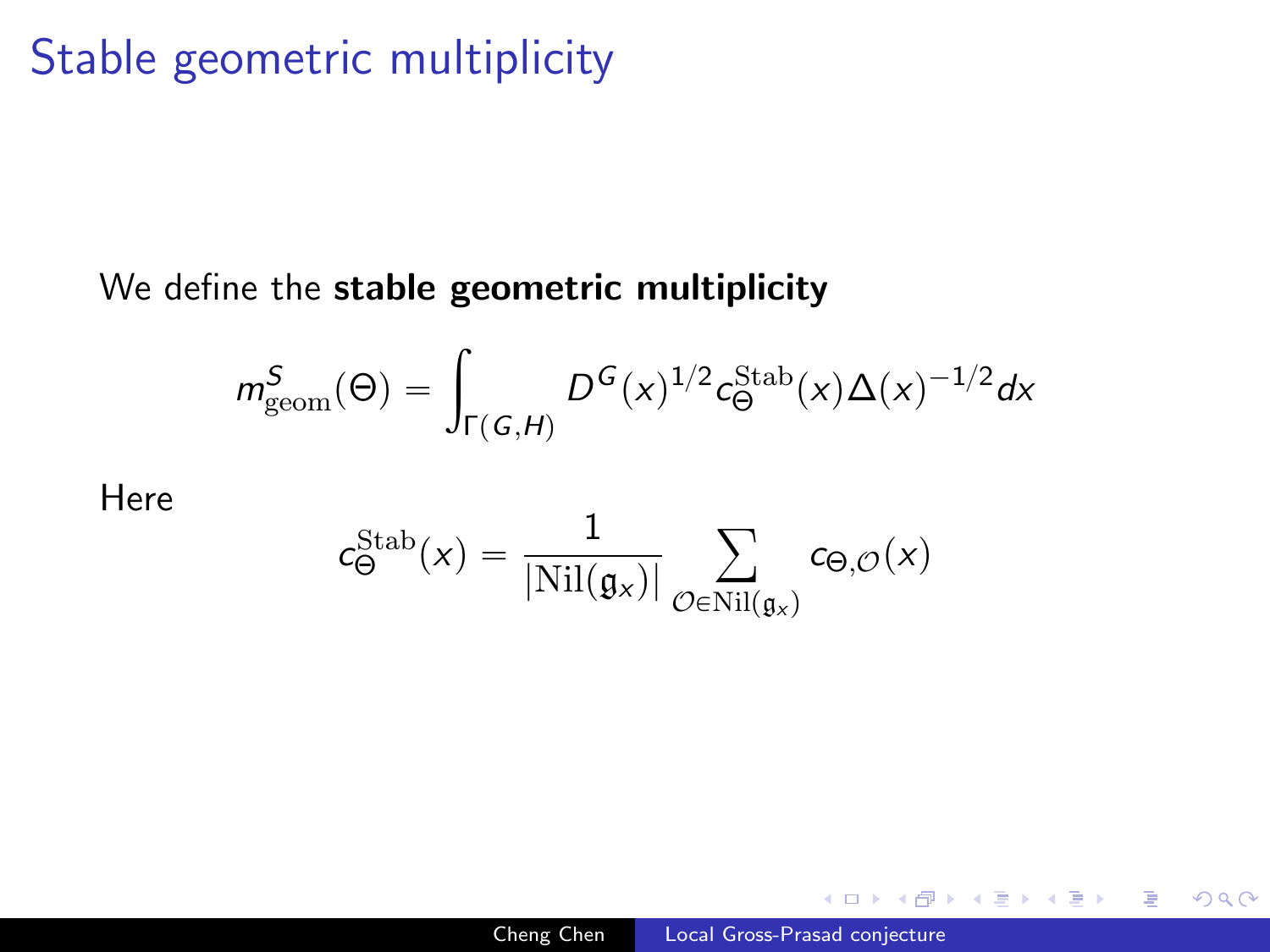### Endoscopic transfer

Let  $G'(\mathbb{R})$  be an endoscopic group of  $G(\mathbb{R}).$  A character  $\Theta^G$  is called the  $\mathsf{endoscopic}$  transfer of  $\Theta^{\mathsf{G}'}$  if we have

$$
\Theta^G(x) = \sum_{y} \Delta(y, x) \Theta^{G'}(y) \quad x \in G(\mathbb{R})/\text{conj}, y \in G'(\mathbb{R})/\text{stconj}
$$

summation over stable  $G'(\mathbb{R})$ -conjugacy classes. Here  $\Delta$  is the Langlands-Shelstad transfer factor.

### Theorem (Shelstad)

Let  $\varphi_G : \mathcal{W}_{\mathbb{R}} \to {}^L G$  be a generic L-parameter that induces  $\varphi_G$ , :  $W_{\mathbb{R}} \to {}^L G'$ . Moreover,  $\text{Cent}_{\widehat{G}}(s)^{\circ} = \widehat{G'}$ . The twisted character ÿ

$$
e(G)\Theta_{\varphi_G}^{\chi}=e(G)\sum_{\pi\in\Pi_{\varphi_G}(G)}\chi_{\pi}(s)\Theta_{\pi}
$$

on  $G(\mathbb{R})$  is the endoscopic transfer of the stable character  $\Theta^1_{\varphi_{G'}} = \sum_{\pi \in \Pi_{\varphi_{G'}}(G')} \Theta_{\pi}$  of  $G'(\mathbb{R})$ .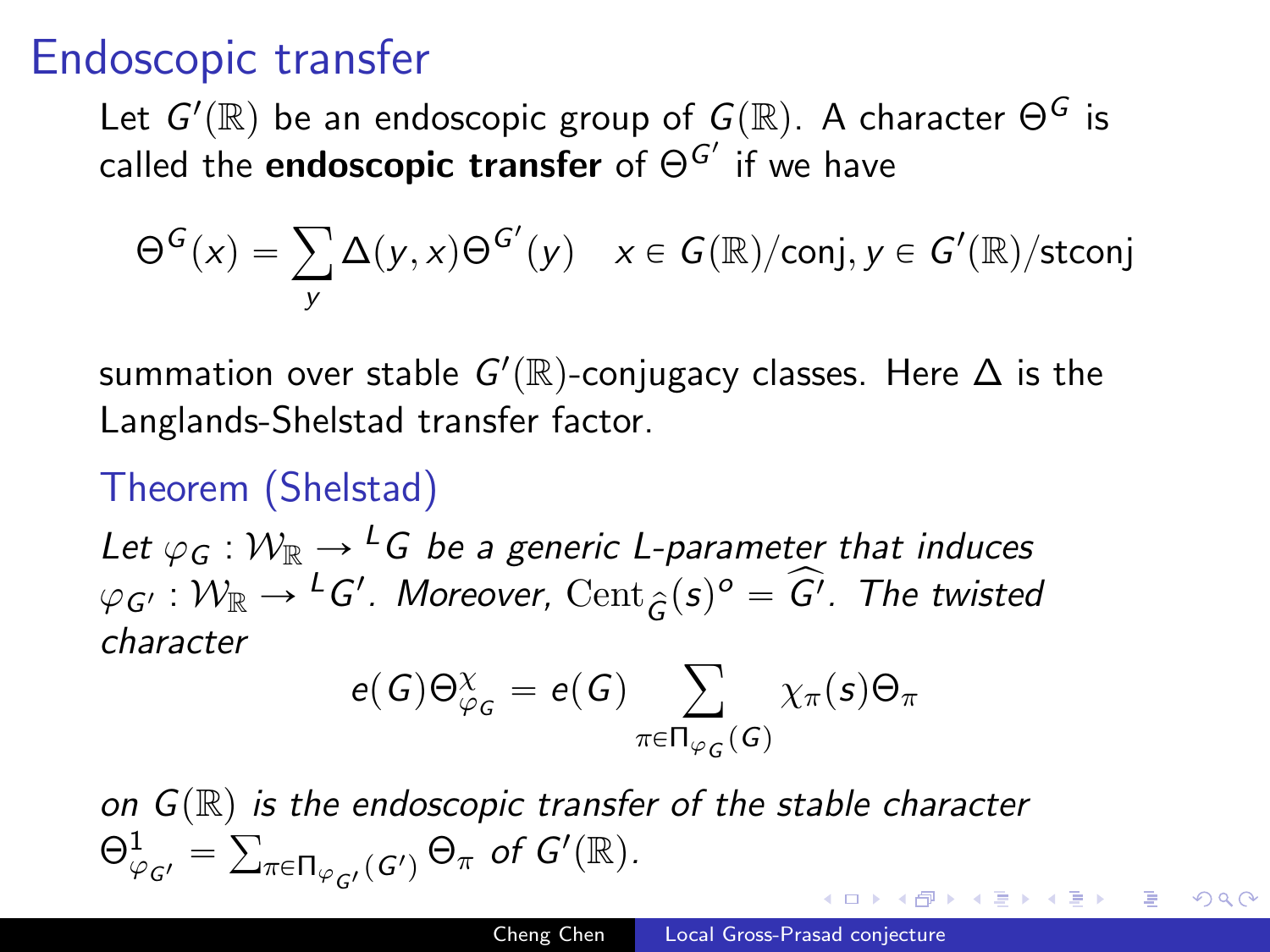# Key Multiplicity formula

Theorem (CL, 2022)

Given VTRs  $\Sigma_{V_{\alpha}}, \Sigma_{W_{\alpha}}, \Sigma_{V_{\pm}}, \Sigma_{W_{\pm}}$ , suppose

- $1.$   $\Theta_{\Sigma_{V_+}},$   $\Theta_{\Sigma_{V_-}},$   $\Theta_{\Sigma_{W_+}},$   $\Theta_{\Sigma_{W_-}}$  are stable characters of  $\mathrm{SO}(V_+),$  $SO(V_{-})$ ,  $SO(W_{+})$ ,  $SO(W_{-})$  respectively;
- 2. For every  $\alpha \in H^1(F,H)$ , e $(\mathsf{G}_{\mathsf{V}_{\alpha}}) \Theta_{\mathsf{\Sigma}_{\mathsf{V}_{\alpha}}}$  are the endoscopic transfer of  $\Theta_{\Sigma_{V_{+}}} \times \Theta_{\Sigma_{V_{-}}}$  and  $e(G_{W_{\alpha}}) \Theta_{\Sigma_{W_{\alpha}}}$  are the endoscopic transfer of  $\Theta_{\Sigma_{W_+}} \times \Theta_{\Sigma_{W_-}}$  ;

Then for  $\epsilon_0 = +1$ , we have

$$
\sum_{\substack{\alpha \in H^{1}(\mathbb{R}, H) \\ e(G_{\alpha}) = e_{0}}} m_{\text{geom}}(\Sigma_{V_{\alpha}}, \Sigma_{W_{\alpha}})
$$
\n
$$
= \frac{1}{2} (e_{0} \cdot m_{\text{geom}}^{S}(\Sigma_{V_{+}}, \Sigma_{W_{+}}) m_{\text{geom}}^{S}(\Sigma_{V_{-}}, \Sigma_{W_{-}})
$$
\n
$$
+ m_{\text{geom}}^{S}(\Sigma_{V_{-}}, \Sigma_{W_{+}}) m_{\text{geom}}^{S}(\Sigma_{V_{+}}, \Sigma_{W_{-}}))
$$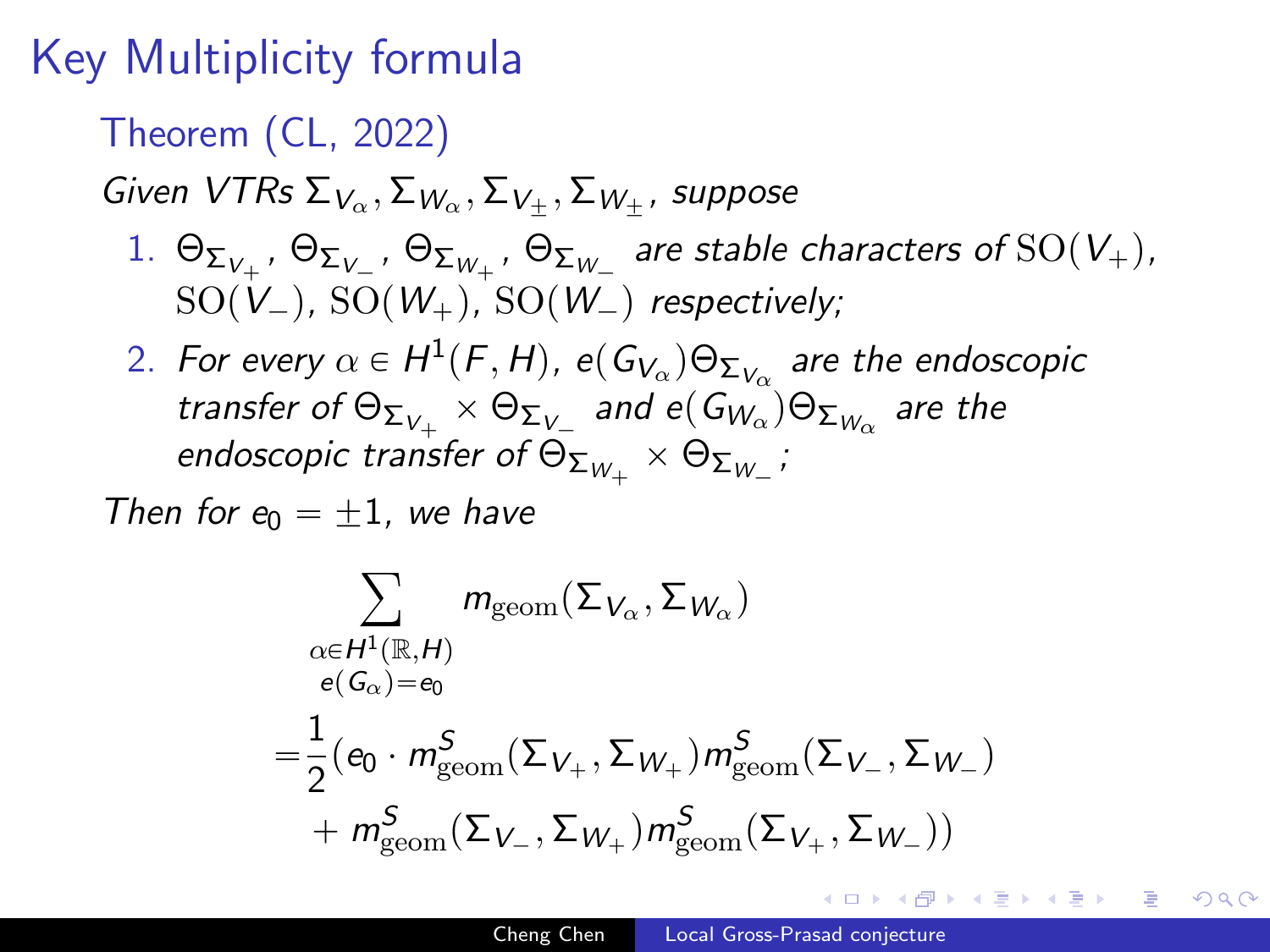### Choice of Σ's

Given a parameter  $\varphi_{\bm V}$  of  $\mathrm{SO}({\bm V})$  and  ${\bm s}\in \mathcal{S}_{\varphi_{\bm V}},$  we let

$$
\Sigma_{V_{\alpha}}^s = \sum_{\pi \in \Pi_{\varphi}(\mathrm{SO}(V))} \chi_{\pi}(s) \pi
$$

for  $\alpha \in H^1(\mathbb{R}, \mathrm{SO}(V))$ .

Let  $SO(V_+) \times SO(V_-)$  be the endoscopic group of  $SO(V)$ determined by the eigenspace decomposition of s. We take

$$
\Sigma_{V_+}^1 = \sum_{\pi \in \Pi_{\varphi_+}(\mathrm{SO}(V_+))} \pi, \quad \Sigma_{V_-}^1 = \sum_{\pi \in \Pi_{\varphi_-}(\mathrm{SO}(V_-))} \pi
$$

The VTRs  $\Sigma^s_{V_\alpha}, \Sigma^s_{W_\alpha}, \Sigma^1_{V_\pm}, \Sigma^1_{W_\pm}$  satisfy the assumptions  $(1)(2)$ .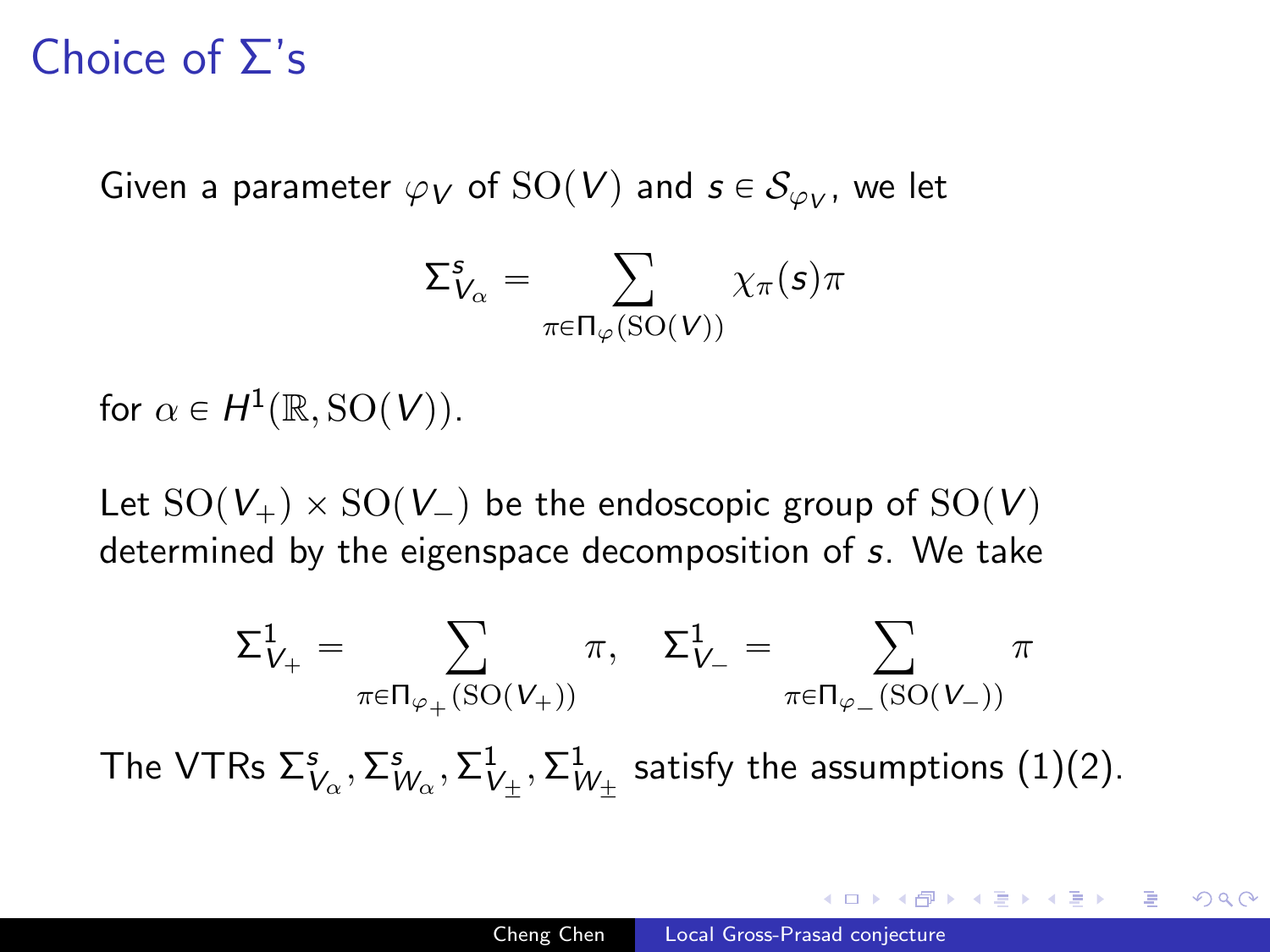### Reduction: endoscopic type

We define the stable multiplicity

$$
m_{V,W}^{S} = \sum_{\alpha \in H^{1}(\mathbb{R},H)} m(\Sigma_{V_{\alpha}}^{1}, \Sigma_{W_{\alpha}}^{-1})
$$

#### **Corollary**

For quasi-split  $SO(V)$  and  $SO(W)$ 

$$
m_{V,W}^S=m_{\rm geom}^S(\Sigma_V^1,\Sigma_W^1)
$$

### **Corollary**

$$
\sum_{\alpha \in H^1(\mathbb{R},H)} m(\Sigma_{V_{\alpha}}^{\mathsf{s}_V},\Sigma_{W_{\alpha}}^{\mathsf{s}_W}) = m_{V_{-},W_{+}}^{\mathsf{S}} m_{V_{+},W_{-}}^{\mathsf{S}}
$$

 $QQ$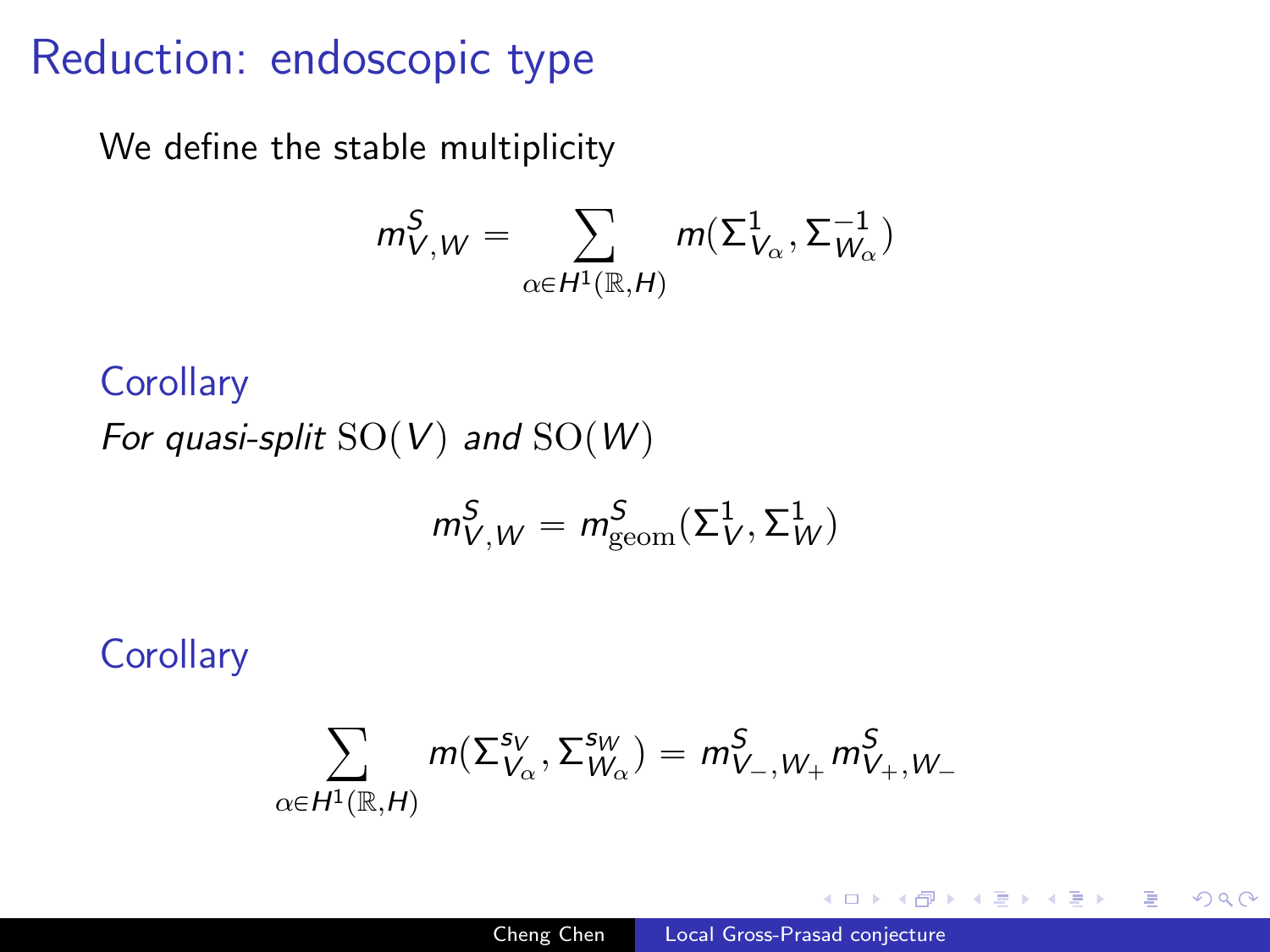### Reduction: endoscopic situation

Suppose the conjecture holds for all possible  $(V_-, W_+)$  and  $(V_+, W_-)$ , we have

$$
\sum_{\pi \in \Pi^{\text{Vogan}}(G)} \chi_{\pi}(s) m(\pi) = \sum_{\alpha \in H^1(\mathbb{R}, H)} m(\Sigma_{V_{\alpha}}^{s_V}, \Sigma_{W_{\alpha}}^{s_W})
$$

$$
= m_{V_{-}, W_{+}}^{S} m_{V_{+}, W_{-}}^{S} = \chi_{\varphi, H}(s)
$$

Both sides are characters and the equality holds for all s such that the endoscopic group  $SO(V_+) \times SO(V_-)$  determined by s is not equal to  $SO(V)$ , equivalently

$$
s_V\in\mathcal{S}_{\varphi_V}-\mathbb{C}\cdot 1_\varphi\cap\mathcal{S}_{\varphi_V}
$$

So the equality holds for all  $s = s_V \times s_W \in S_\varphi$ .

#### Proposition (Reductions for endoscopic type)

Suppose  $\varphi_V$  is of endoscopic type and the Conjecture holds for  $\varphi_{\mathsf{V}'} \times \varphi_{\mathsf{W}'}$  such that  $\dim \mathsf{V}' < \dim \mathsf{V}$  . Then the Conjecture holds for  $\varphi_V \times \varphi_W$ .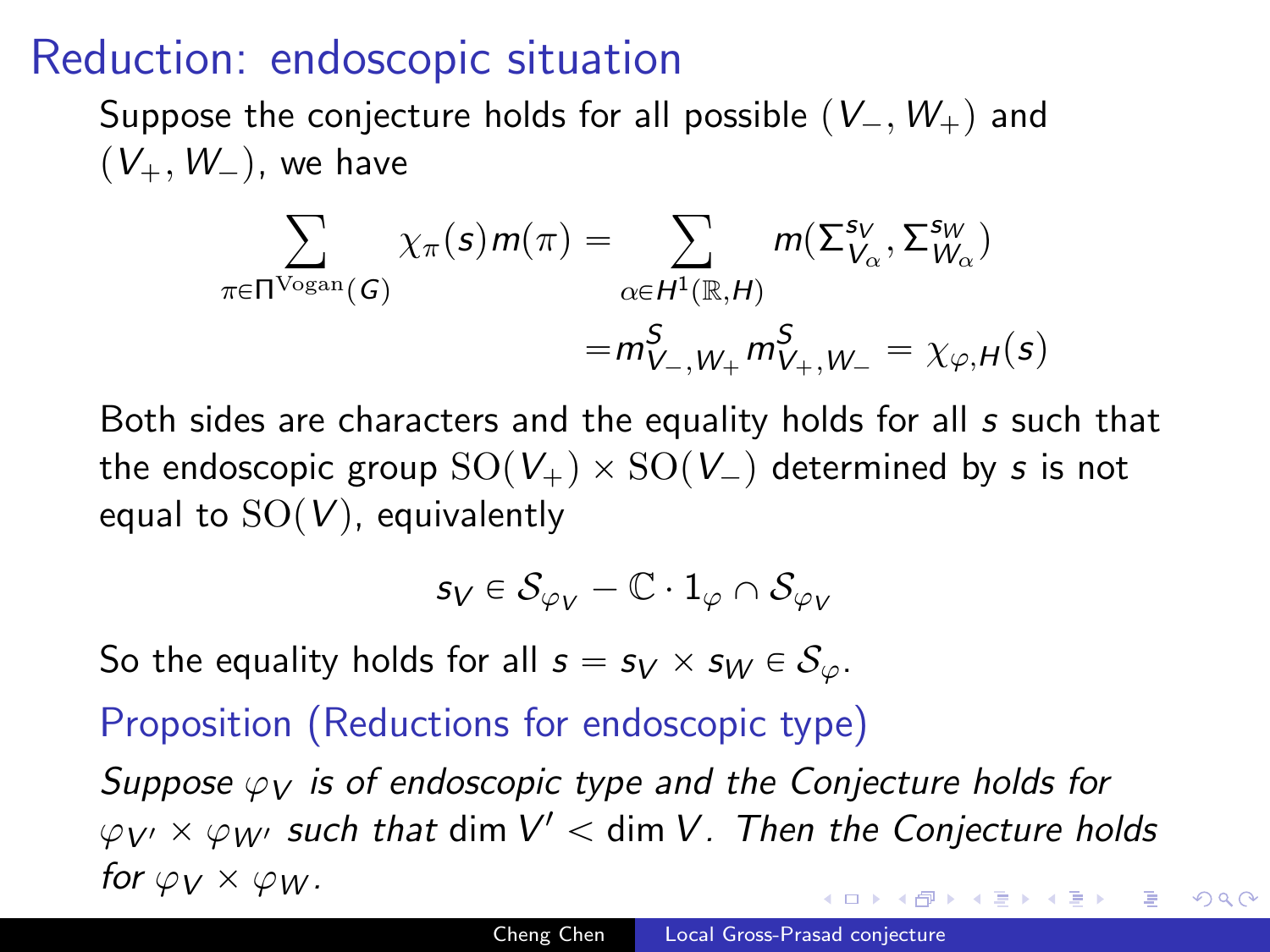# Proof for the key multiplicity formula

This idea follows from Waldspurger's work

Step 1: Prove a germ formula

$$
c_{\Theta}(x) = \lim_{t \to 0^{+}} \left[ \frac{D^{G_{x}}(tX_{\mathrm{qd},x})}{|W_{T_{\mathrm{qd},x}}|} \Theta(x \exp(tX_{\mathrm{qd},x})) + \frac{D^{G_{x}}(tX_{x})}{2|W_{T_{x}}|} \eta(\Theta(x \exp(tX_{x}^{+})) - \Theta(x \exp(tX_{x}^{-})) )\right]
$$

and apply the germ formula in the definition of geometric multiplicity.

(Waldspurger's proof for the germ formula used some properties of smooth transfer on Lie algebra which he proved with fundamental lemma.)

- $\triangleright$  Step 2: Use endoscopy to write the characters  $\Theta(\mathsf{x}\exp(t\mathsf{X}_{\mathrm{qd},\mathsf{x}}))$ ,  $\Theta(\mathsf{x}\exp(t\mathsf{X}_{\mathsf{x}}^\pm))$  in terms of stable characters on the endoscopic group.
- $\triangleright$  Step 3: Rearrange the terms to obtain an expression in terms of stable geometric multiplicity.

つくへ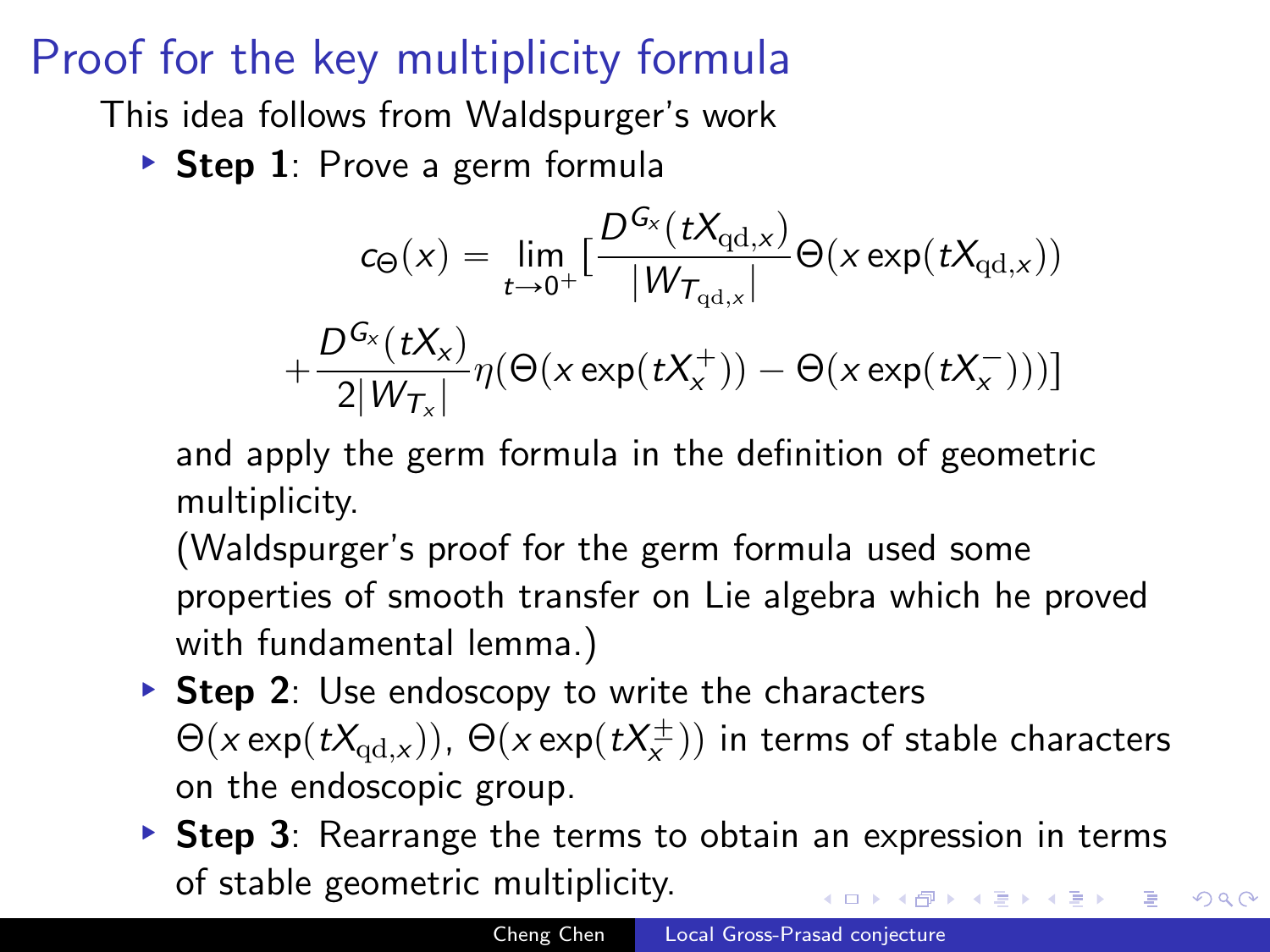# Proof for generic case: F nonarchimedean

### Mœglin and Waldspurger's framework

**Step 1:** A structure theorem showing every representation in generic packets can be expressed as a parabolic induction; (The proof for the structure theorem uses Casselman-Shahidi's standard module conjecture (proved by Muić) and an irreducibility criterion)

**Step 2:** Reduction from co-dimension one cases to tempered cases with a mathematical induction; (The induction steps were proved with a multiplicity formula.)

**Step 3:** Reduction from general cases to co-dimension one cases using the multiplicity formula in Step 2.

医单位 医单位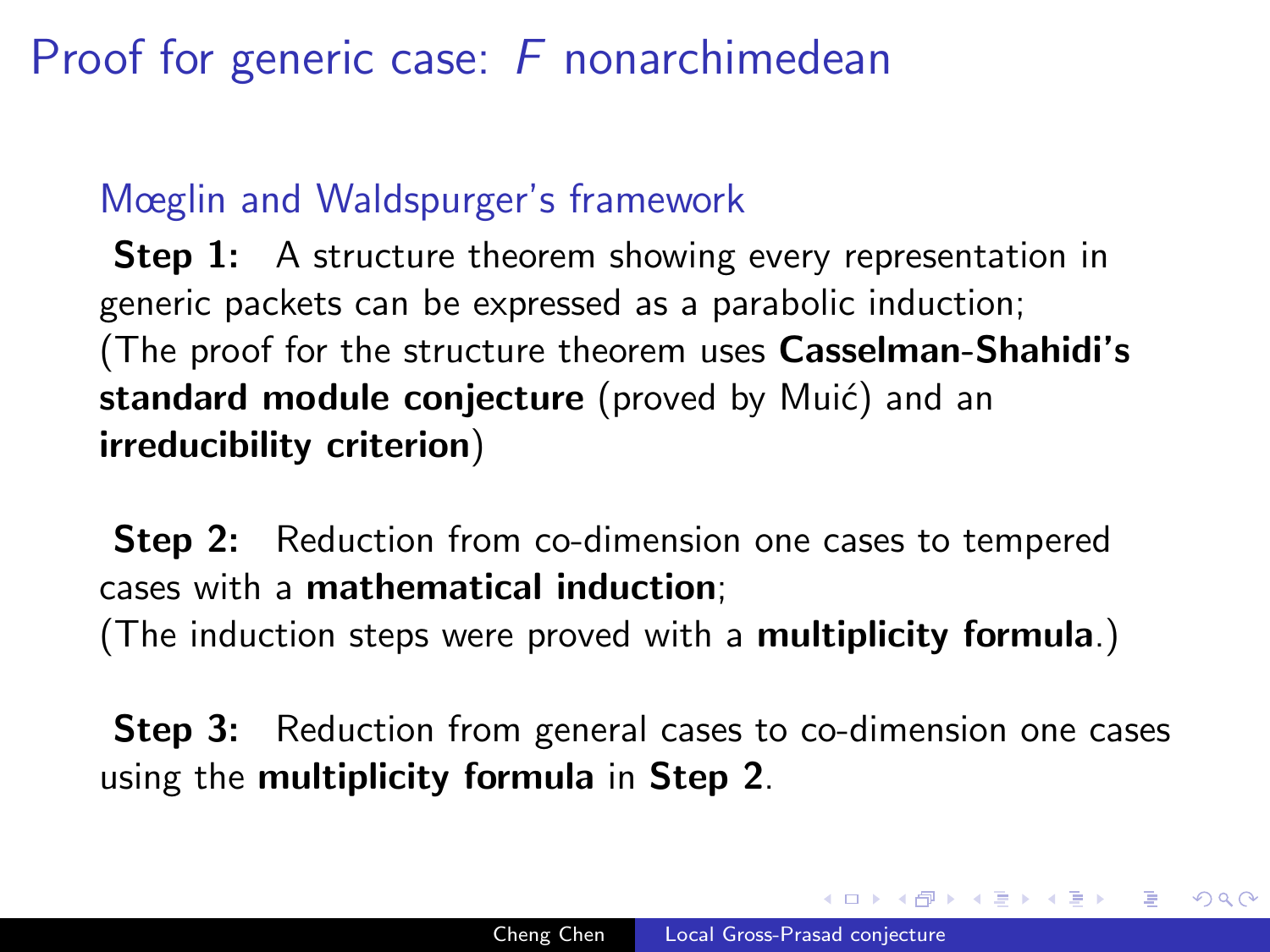### Proof for generic case:  $F = \mathbb{R}$

**Step 1: standard module conjecture** was proved by Vogan; **irreducibility criterion** was proved by Speh and Vogan.

**Step 2:** With a multiplicity formula as in Mœglin and Waldspurger  $(s_{\pi w, \sigma} = s_{\pi w} + s_{\sigma})$ , the **mathematical induction** won't work.

I proved a refined multiplicity formula  $(s_{\pi w, \sigma} = s_{\pi w} - s_{\sigma})$  so that the mathematical induction works.

(Multiplicity formula are proved using Schwartz homologies)

**Step 3:** Reduction from general cases to co-dimension one cases using a multiplicity formula.

The **multiplicity formula** are in the form of

$$
m((|\det|^s \sigma \times \pi_V) \widehat{\otimes} \pi_W) = m(\pi_V \widehat{\otimes} \pi_W) \text{ for } \text{Re}(s) \geq s_{\pi_W, \sigma}
$$

御 ト イヨ ト イヨ トー

 $\Omega$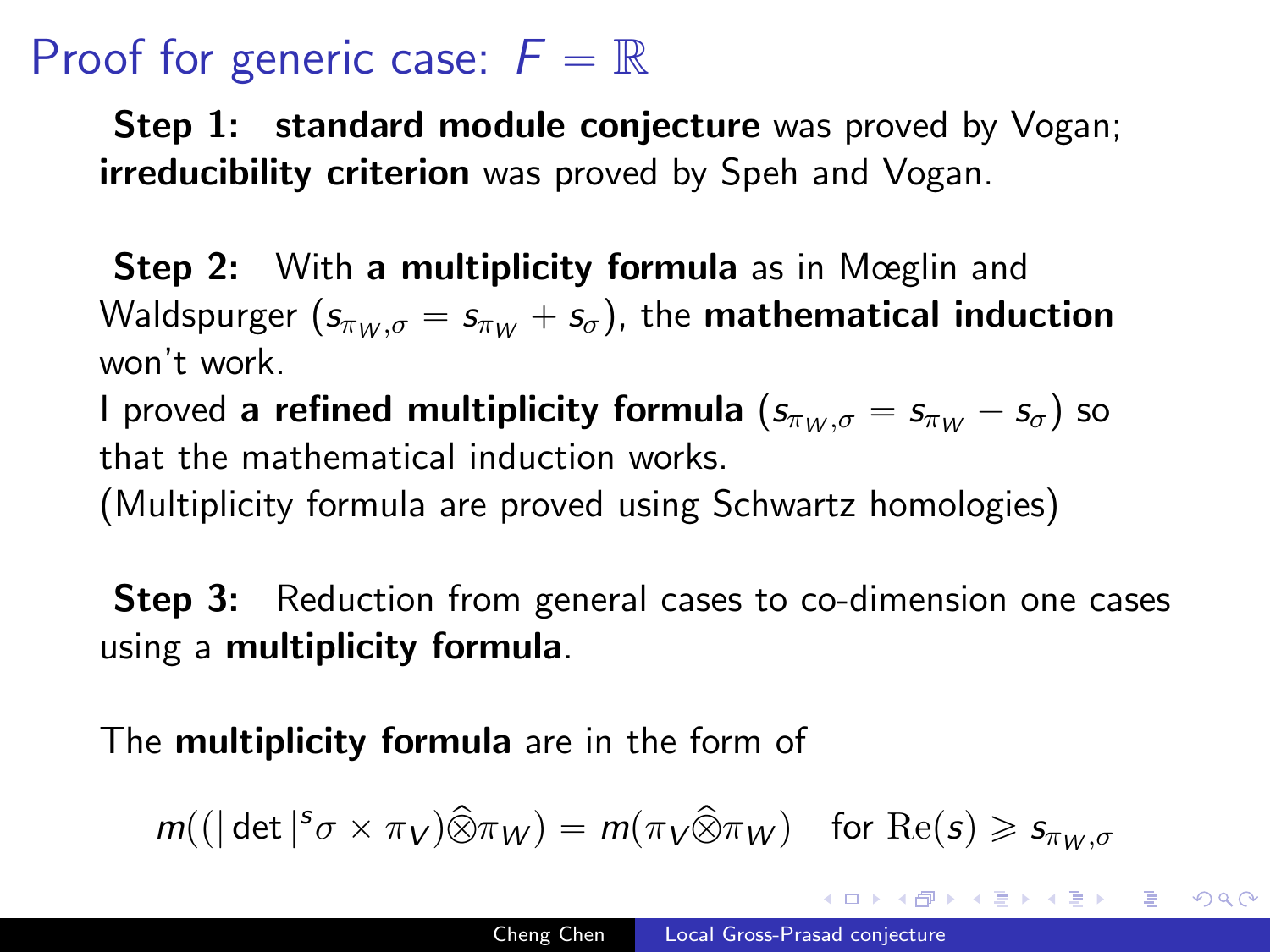### Proof for generic case:  $F = \mathbb{C}$

(Codimension-one case proved by Möllers.) Notice that  $|\Pi_{\varphi}^{\text{Vogan}}| = 1.$ 

▶ Step 1 We can find a Borel subgroup  $B = B_V \times B_W$  of G such that  $H \cap B = 1$  and BH is Zariski-open in G. So we can a define  $(B(F) \times H(F), \delta^{1/2}_{B(F)}\sigma \times \xi)$ -equivalent tempered measure

$$
\mu = \delta_{B(F)}^{-1/2} \sigma^{-1}(b)\xi(h)dbdh.
$$

can be constructed on  $B(F)H(F)$ 

- ▶ Step 2 From [GSS 16], this measure can be "extended" to a nonzero  $(B(F)\times H(F), \delta^{1/2}_{B(F)}\sigma\times \xi)$ -equivalent tempered distribution on  $G(F)$ .
- ▶ Step 3 We can construct a nonzero element in

$$
\operatorname{Hom}_H(I_B^G(\sigma), \xi)
$$

with this distribution.